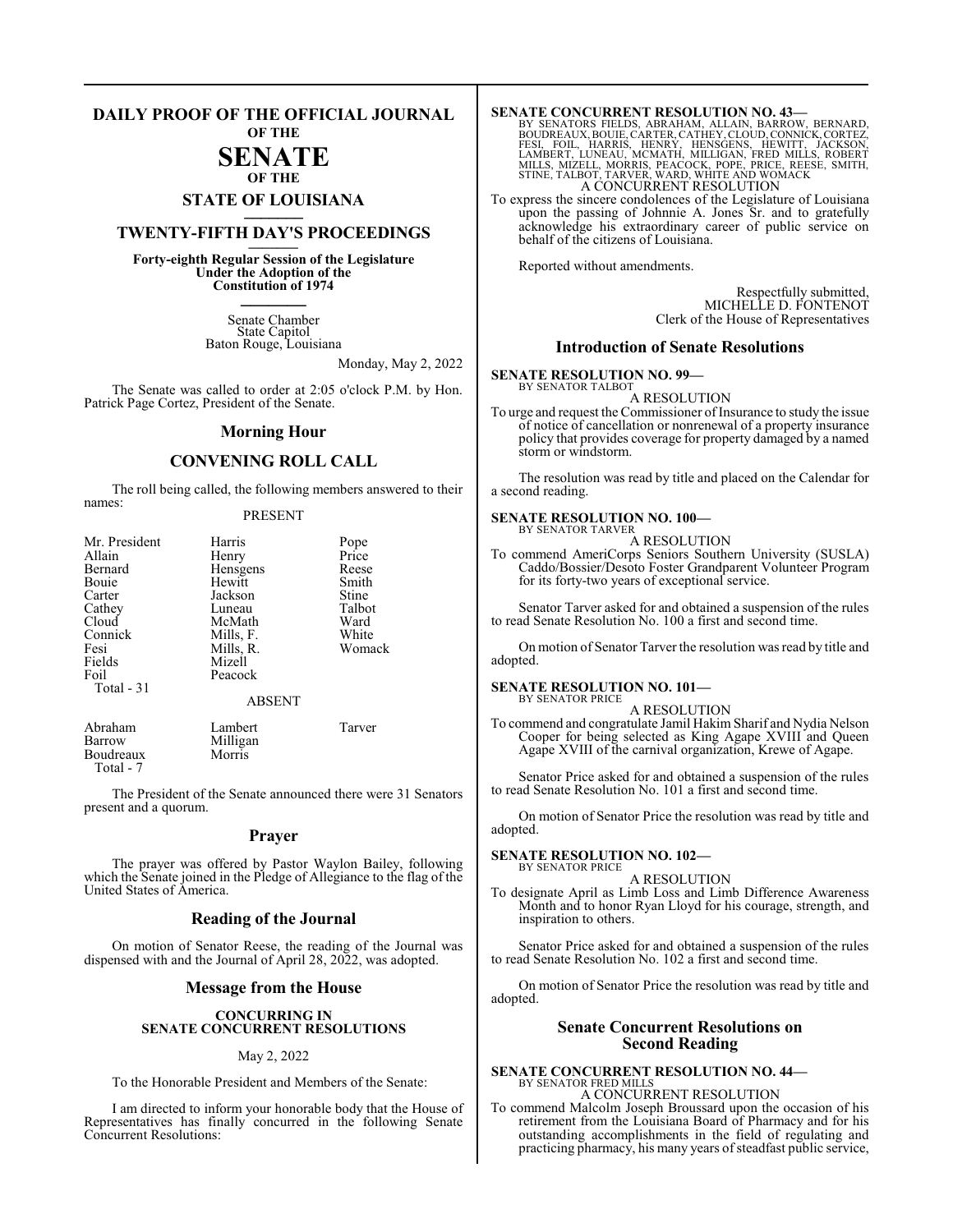his international representation of Louisiana in developing pharmacy best practices, his receipt of countless awards and accolades of excellence in the field of pharmacy, and his immeasurable contributions to the people of the great state of Louisiana.

The concurrent resolution was read by title. Senator Fred Mills moved to adopt the Senate Concurrent Resolution.

## **ROLL CALL**

The roll was called with the following result:

#### YEAS

| Mr. President<br>Abraham<br>Allain<br>Bernard<br>Bouie<br>Carter<br>Cathey<br>Cloud<br>Connick<br>Fesi<br>Fields | Harris<br>Henry<br>Hensgens<br>Hewitt<br>Jackson<br>Lambert<br>Luneau<br>McMath<br>Mills, F.<br>Mills, R.<br>Mizell | Pope<br>Price<br>Reese<br>Smith<br>Stine<br>Talbot<br>Tarver<br>Ward<br>White<br>Womack |
|------------------------------------------------------------------------------------------------------------------|---------------------------------------------------------------------------------------------------------------------|-----------------------------------------------------------------------------------------|
| Foil<br>Total - 34                                                                                               | Peacock<br><b>NAYS</b>                                                                                              |                                                                                         |
| Total - 0                                                                                                        | <b>ARSENT</b>                                                                                                       |                                                                                         |

Barrow Milligan<br>Boudreaux Morris Boudreaux Total - 4

The Chair declared the Senate adopted the Senate Concurrent Resolution and ordered it sent to the House.

## **SENATE CONCURRENT RESOLUTION NO. 45—**

BY SENATOR MCMATH A CONCURRENT RESOLUTION

To create and provide for the Task Force on Administration of State Transportation and Development Services to study national best practice models for the efficient and effective administration of state transportation departments.

The resolution was read by title and referred by the President to the Committee on Transportation, Highways and Public Works.

#### **SENATE CONCURRENT RESOLUTION NO. 46—** BY SENATOR MCMATH

A CONCURRENT RESOLUTION

To create and provide for the Louisiana Electric Vehicle Task Force to study the economic impact of electric vehicles and to recommend any action or legislation that the task force deems necessary or appropriate.

The resolution was read by title and referred by the President to the Committee on Transportation.

### **Message from the House**

#### **ASKING CONCURRENCE IN HOUSE BILLS AND JOINT RESOLUTIONS**

#### May 2, 2022

To the Honorable President and Members of the Senate:

I am directed to inform your honorable body that the House of Representatives has finally passed and asks your concurrence in the following House Bills and Joint Resolutions:

# **Page 2 SENATE 25th DAY'S PROCEEDINGS**

| HB No. 483        | HB No. 505 | HB No. 642 |
|-------------------|------------|------------|
| <b>HB</b> No. 888 | HB No. 921 | HB No. 940 |
| HB No. 963        | HB No. 977 | HB No. 546 |
| HB No. 686        | HB No. 827 |            |

Respectfully submitted, MICHELLE D. FONTENOT Clerk of the House of Representatives

## **House Bills and Joint Resolutions on First Reading**

#### **HOUSE BILL NO. 483—**

BY REPRESENTATIVES TRAVIS JOHNSON, GAROFALO, AND MIGUEZ AN ACT

To amend and reenact R.S.  $40:1379.3(C)(6)$  and  $(10)$ , relative to concealed handguns; to provide relative to concealed handgun permits; and to provide for related matters.

The bill was read by title and placed on the Calendar for a second reading.

#### **HOUSE BILL NO. 505—**

BY REPRESENTATIVE JEFFERSON

AN ACT To amend and reenact R.S. 40:1131(introductory paragraph), 1133.2(A)(1) and (B)(introductory paragraph),  $1133.4(A)(4)$ , 1133.5(2), 1133.8(D) and (E), 1133.10(introductory paragraph), and 1203.1(introductory paragraph) and (5) and to enact R.S. 40:1131(24), 1133.2(B)(5), 1133.5(11) and (12), 1133.10(9), 1133.17, 1133.18, and 1135.1(A)(2)(e), relative to emergency medical services; to define the term certified ambulance operator for purposes of laws pertaining to emergency medical personnel; to require that certified ambulance operators receive certification from the bureau of emergency medical services of the Louisiana Department of Health; to provide conditions, procedures, and standards relative to certification of ambulance operators; to provide for fees for such certification; to provide for duties of certified ambulance operators and to establish grounds for disciplinary action against such personnel; to include certified ambulance operators within laws requiring criminal history checks on certain nonlicensed persons who provide health-related services and prohibiting hiring of such persons who have been convicted of certain offenses; and to provide for related matters.

The bill was read by title and placed on the Calendar for a second reading.

**HOUSE BILL NO. 546—** BY REPRESENTATIVES MINCEY, BRASS, HARRIS, JEFFERSON, CHARLES OWEN, SCHLEGEL, ST. BLANC, AND TARVER AN ACT

To amend and reenact R.S. 17:7(6)(b)(i)(aa) and to repeal R.S. 17:7.1(A)(7), relative to teacher preparation and certification; to revise requirements for entry into a teacher preparation program; to revise requirements for initial certification of school teachers; to provide for an effective date; and to provide for related matters.

The bill was read by title and placed on the Calendar for a second reading.

**HOUSE BILL NO. 642—** BY REPRESENTATIVE FIRMENT

#### AN ACT

To enact R.S. 42:1121(I), relative to post service restrictions; to provide an exemption to allow certain transactions for district offices for public defender services subject to certain conditions; and to provide for related matters.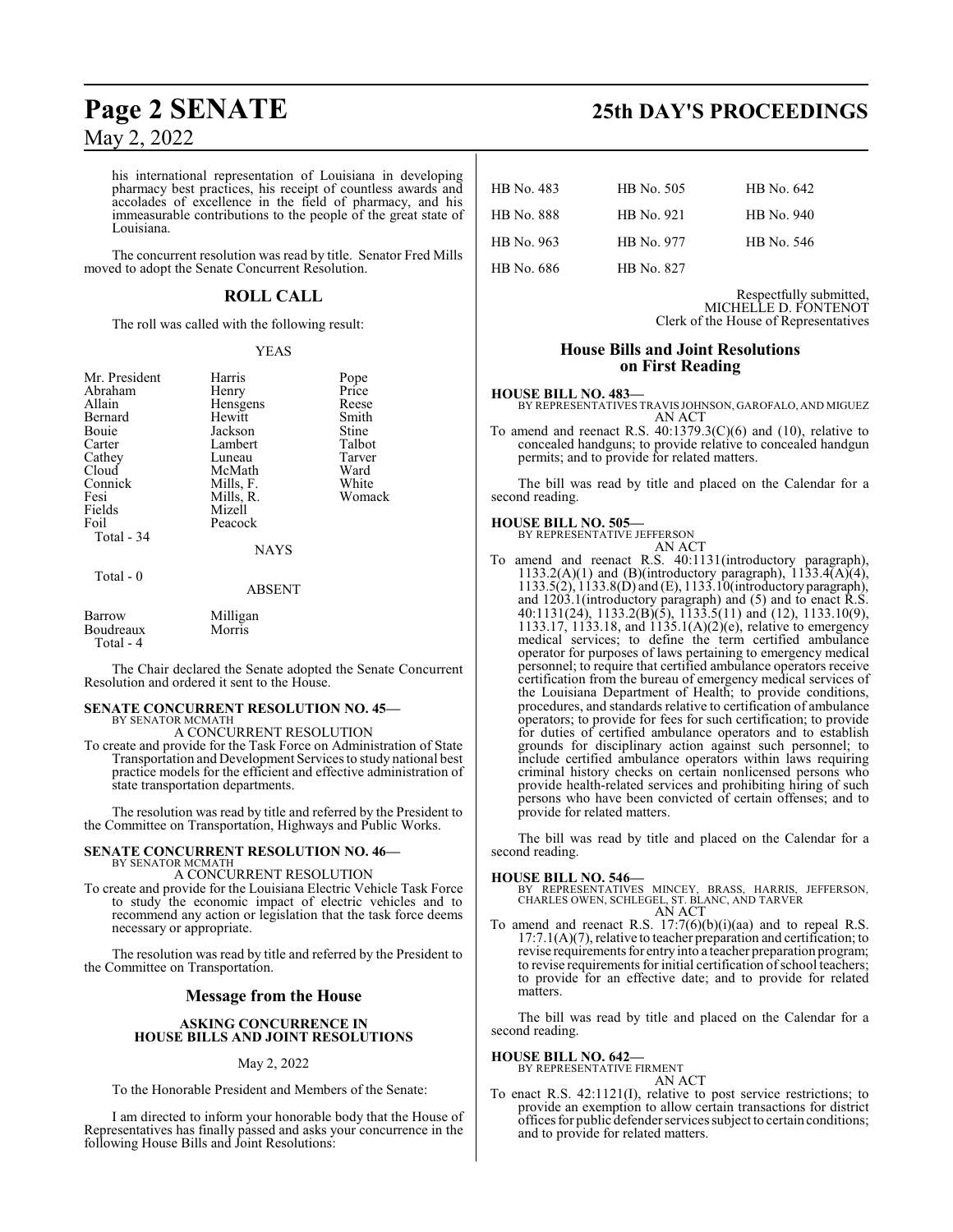# **25th DAY'S PROCEEDINGS Page 3 SENATE**

# May 2, 2022

The bill was read by title and placed on the Calendar for a second reading.

#### **HOUSE BILL NO. 686—**

- BY REPRESENTATIVES MINCEY, BACALA, BOURRIAQUE, BUTLER,<br>CARRIER, CORMIER, COUSSAN, DEVILLIER, FISHER, GEYMANN,<br>KERNER, CARMIER, COUSSAN, DEVILLIER, FISHER, GEYMANN,<br>SCHEXNAYDER, ST. BLANC, AND WHEAT AND SENATOR WHITE<br>AN ACT
- To amend and reenact R.S. 38:3302, 3303(A), (B), (C), and (D), 3305(Section heading), 3306(A) and (C), 3307(C), and 3309 and to enact R.S. 38:3301(C), 3303(E) and (F), 3304(C)(3), 3306(G), (H), (I), and (J), and 3307(E), relative to management of the Amite River Basin; to provide for the board of commissioners; to provide for appointment and terms of commissioners; to provide for powers and duties of the board; to provide for contact authority; to provide for posting requirements; to provide for technical assistance from the Coastal Protection and Restoration Authority; to provide for taxing authority; and to provide for related matters.

The bill was read by title and placed on the Calendar for a second reading.

#### **HOUSE BILL NO. 827—**

BY REPRESENTATIVES GADBERRY, AMEDEE, CARRIER, DESHOTEL,<br>GAINES, HODGES, HORTON, JEFFERSON, JENKINS, LARVADAIN,<br>LYONS, CHARLES OWEN, SELDERS, AND STAGNI<br>AN ACT

To enact Part VIII of Chapter 5-A of the Louisiana Revised Statutes of 1950, to be comprised of R.S. 40:1091, relative to health services for children; to provide relative to screening of children for autism spectrum disorder; to require such screening in certain instances; to provide for exceptions to the screening requirement; to provide a limitation of liability; and to provide for related matters.

The bill was read by title and placed on the Calendar for a second reading.

**HOUSE BILL NO. 888—** BY REPRESENTATIVES FREIBERG, BRASS, JEFFERSON, CHARLES OWEN, PHELPS, SCHLEGEL, ST. BLANC, AND TARVER AN ACT

To enact R.S. 17:3138.4, relative to postsecondary education; to require the Board of Regents to establish a process for designating an institution as a "Hunger-Free Campus"; to require the Board of Regents to establish a related grant program; to provide for eligibility criteria for institutions; to provide for an effective date; to provide relative to reporting; and to provide for related matters.

The bill was read by title and placed on the Calendar for a second reading.

#### **HOUSE BILL NO. 921—**

BY REPRESENTATIVE MCFARLAND AN ACT

To amend and reenact R.S. 17:437.2(A)(2), (B), (C)(3), and (D) and to enact R.S. 17:407.22.1 and  $437.2(A)(3)$  and (E), relative to adverse childhood experience in early childhood education; to provide for definitions; to provide for responsibilities ofthe state Department of Education; to require the creation of pilot programs; and to provide for related matters.

The bill was read by title and placed on the Calendar for a second reading.

# **HOUSE BILL NO. 940—** BY REPRESENTATIVE FREIBERG

AN ACT

To amend and reenact R.S. 17:3991(B)(1)(a)(i), relative to required student population characteristics at charter schools; to provide relative to the number of economically disadvantaged students and students with exceptionalities a charter school is required to enroll; and to provide for related matters.

The bill was read by title and placed on the Calendar for a second reading.

### **HOUSE BILL NO. 963—**

BY REPRESENTATIVE ORGERON AN ACT

To enact R.S. 17:276.1 and 3996(B)(67), relative to required instruction in public schools; to require instruction in water safety for public school students; to provide relative to materials used for such instruction; to require public school governing authorities to adopt policies to implement such instruction; and to provide for related matters.

The bill was read by title and placed on the Calendar for a second reading.

#### **HOUSE BILL NO. 977—**

BY REPRESENTATIVE HARRIS

AN ACT

To amend and reenact R.S.  $17:47(A)(1)$ ,  $500(B)(1)$ ,  $1201(A)(1)$ (introductory paragraph) and  $(2)$ , and  $1206(A)(1)$ , relative to sick leave for teachers, school employees, and school bus operators; to allow the use of sick leave for special circumstances; and to provide for related matters.

The bill was read by title and placed on the Calendar for a second reading.

#### **Message from the House**

#### **ASKING CONCURRENCE IN HOUSE CONCURRENT RESOLUTIONS**

May 2, 2022

To the Honorable President and Members of the Senate:

I am directed to inform your honorable body that the House of Representatives has finally passed and asks your concurrence in the following House Concurrent Resolutions:

HCR No. 14 HCR No. 39 HCR No. 27

HCR No. 57

Respectfully submitted, MICHELLE D. FONTENOT Clerk of the House of Representatives

#### **House Concurrent Resolutions on First Reading**

# **HOUSE CONCURRENT RESOLUTION NO. 14—** BY REPRESENTATIVE WILLARD

A CONCURRENT RESOLUTION

To create a task force to study the voting rights of persons with disabilities and the procedures available to assist voters with disabilities to cast their votes and to report its findings to the Legislature of Louisiana prior to February 1, 2023.

The resolution was read by title and placed on the Calendar for a second reading.

#### **HOUSE CONCURRENT RESOLUTION NO. 27—**

BY REPRESENTATIVES MIKE JOHNSON, BUTLER, DESHOTEL, FIRMENT, HARRIS, TRAVIS JOHNSON, LARVADAIN,CHARLES OWEN, RISER, AND SCHAMERHORN

#### A CONCURRENT RESOLUTION

To memorialize the United States Congress to take such actions as are necessary to reject the recommendation to close the Alexandria Veterans Affairs Medical Center located in Pineville, Louisiana, as recommended by the United States Department of Veterans Affairs' report to the Asset and Infrastructure Review Commission.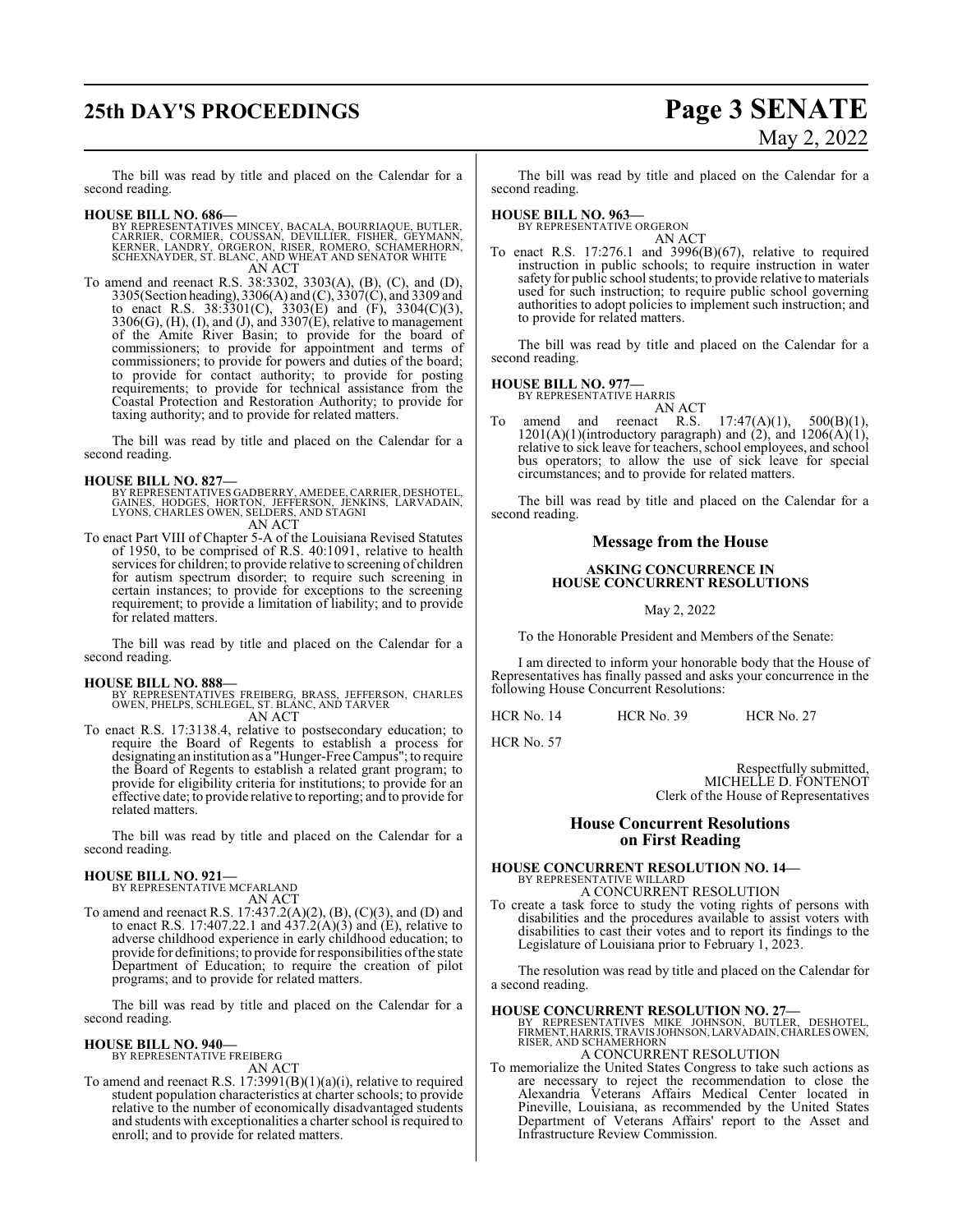# **Page 4 SENATE 25th DAY'S PROCEEDINGS**

## May 2, 2022

The resolution was read by title and placed on the Calendar for a second reading.

## **HOUSE CONCURRENT RESOLUTION NO. 39—**

BY REPRESENTATIVES BUTLER AND ECHOL A CONCURRENT RESOLUTION

To urge and request the Louisiana Department of Health to study barriers to hiring of direct support professionals who provide Medicaid-covered services to people with disabilities and to report findings of the study to the legislative committees on health and welfare and the Joint Medicaid Oversight Committee.

The resolution was read by title and placed on the Calendar for a second reading.

HOUSE CONCURRENT RESOLUTION NO. 57—<br>BY REPRESENTATIVES MCFARLAND, ADAMS, AMEDEE, BACALA,<br>BAGLEY, BISHOP, BOURRIAQUE, BRASS, BROWN, BRYANT, BUTLER,<br>CARRIER, ROBBY CARTER, CREWS, DAVIS, DUBUISSON, DUPLESSIS,<br>ECHOLS, EDMONDS, MARCELLE, MARINO, MCCORMICK, MCMAHEN, DUSTIN MILLER,<br>MINCEY, NEWELL, ORGERON, CHARLES OWEN, ROBERT OWEN,<br>PIERRE, RISER, ROMERO, SCHAMERHORN, SCHEXNAYDER,<br>SELDERS, ST. BLANC, STAGNI, TARVER, THOMPSON, TURNER,<br>VILLIO, WHEAT,

To urge and request the Legislature of Louisiana to support the "Greaux the Good" farmers market match program.

The resolution was read by title and placed on the Calendar for a second reading.

#### **House Bills and Joint Resolutions on Second Reading**

**HOUSE BILL NO. 102—** BY REPRESENTATIVE MUSCARELLO

AN ACT

To amend and reenact R.S. 15:574.4.1(A)(1), relative to parole consideration and hearings; to provide relative to the time period for parole rehearings for certain prisoners; to provide for an effective date; and to provide for related matters.

The bill was read by title and referred by the President to the Committee on Judiciary B.

#### **HOUSE BILL NO. 129—**

BY REPRESENTATIVES NELSON AND HUGHES AN ACT

To amend and reenact R.S. 32:57.1(A) and (B) and to enact R.S. 32:57.1(D), relative to failure to honor a written promise to appear; to provide relative to notification to the arrested person by the Department of Public Safety and Corrections; to provide relative to the suspension of an operator's license of an arrested person; to provide relative to the payment of fines; to provide relative to payment for suspension when incarcerated; and to provide for related matters.

The bill was read by title and referred by the President to the Committee on Transportation, Highways and Public Works.

#### **HOUSE BILL NO. 137—** BY REPRESENTATIVE MARINO

AN ACT

To amend and reenact R.S.  $40:966(F)(1)$ , relative to immunity from prosecution for medical marijuana; to provide that visiting qualifying patients shall be exempt from prosecution for certain violations of the Uniform Controlled Dangerous Substances Law; to provide for an effective date; and to provide for related matters.

The bill was read by title and referred by the President to the Committee on Judiciary C.

#### **HOUSE BILL NO. 190—**

BY REPRESENTATIVE TRAVIS JOHNSON AN ACT

To amend and reenact R.S.  $40:966(F)(1)$ ,  $(7)$ , and  $(8)(a)$ ,  $1046(A)(1)$ ,  $(2)(a)(xviii)$ ,  $(xxii)$ , and  $(b)$ ,  $(3)$ ,  $(4)$ ,  $(5)(b)$ ,  $(6)$ , and  $(C)(1)$ ,  $1168.2(2)$  through (5), and  $1168.3(A)(1)(b)(iii)$ , (iv), and (2)(b) and to enact R.S. 40:1046(B), relative to the recommendation to patients of marijuana for therapeutic use, known also as medical marijuana; to provide relative to licensed health professionals who may recommend medical marijuana to patients; to authorize nurse practitioners with prescriptive authority to recommend medical marijuana to patients; to revise references to licensed health professionals who may recommend medical marijuana to patients within laws providing for immunity from prosecution for possession of marijuana; to revise references to licensed health professionals who may recommend medical marijuana to patients within laws providing for a data systemfor the collection and analysis of clinical information associated with use of medical marijuana; and to provide for related matters.

The bill was read by title and referred by the President to the Committee on Health and Welfare.

#### **HOUSE BILL NO. 202—**

BY REPRESENTATIVE MIKE JOHNSON AN ACT

To amend and reenact R.S. 18:1491.1(B)(5) and to enact R.S. 18:1491.1(F), relative to campaign finance disclosure; to provide relative to the registration of political committees; to require political committees to include specified information on the statement of organization; to provide for the duties of the supervisory committee relative thereto; to provide for an effective date; and to provide for related matters.

The bill was read by title and referred by the President to the Committee on Senate and Governmental Affairs.

#### **HOUSE BILL NO. 203—**

BY REPRESENTATIVE MAGEE

AN ACT To enact R.S. 40:50(D), relative to the state registrar of vital records; to require the issuance of a death certificate within a certain time; and to provide for related matters.

The bill was read by title and referred by the President to the Committee on Health and Welfare.

## **HOUSE BILL NO. 266—** BY REPRESENTATIVE WILLARD

AN ACT To amend and reenact R.S. 36:259(B)(34) and R.S. 40:2018.1(A),  $(B)(1)(i)$ ,  $(C)$ , and  $(E)$  and to repeal R.S. 40:2018.1 $(G)$ , relative to the Louisiana Commission on HIV, AIDS, and Hepatitis C Education, Prevention, and Treatment; to revise the name of the commission; to provide for the means by which the chairman of the commission is selected; to delete references to AIDS within laws pertaining to the commission; to repeal provisions terminating the commission; and to provide for related matters.

The bill was read by title and referred by the President to the Committee on Health and Welfare.

#### **HOUSE BILL NO. 278—**

BY REPRESENTATIVE ECHOLS AN ACT

To enact R.S. 22:1066.2 and R.S. 40:2163, relative to health coverage plans; to provide relative to the medical assistance program of this state known as Medicaid; to require reimbursement for mental health and substance abuse benefits provided through the Psychiatric Collaborative Care Model service delivery method; to provide for definitions; and to provide for related matters.

The bill was read by title and referred by the President to the Committee on Health and Welfare.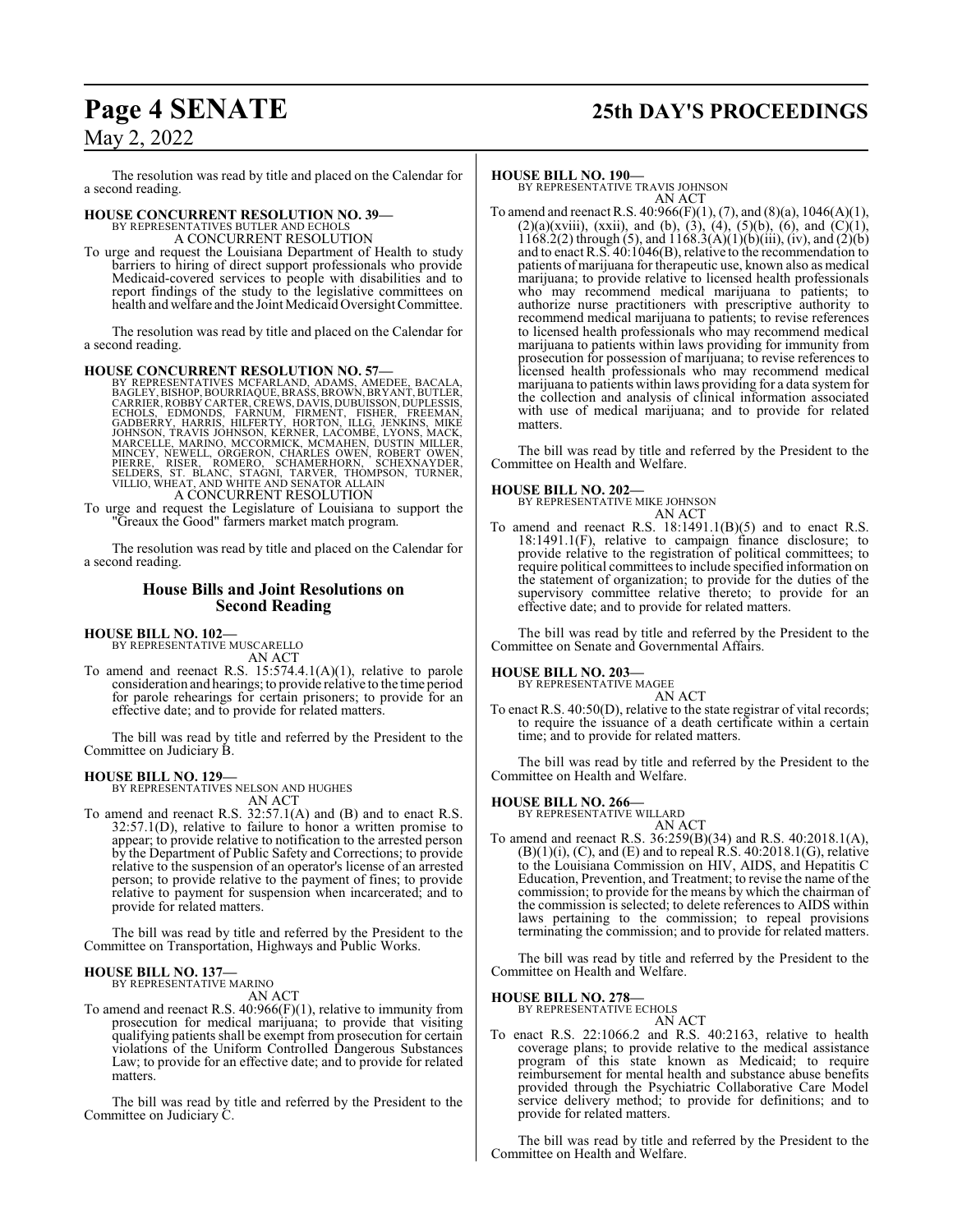# **25th DAY'S PROCEEDINGS Page 5 SENATE** May 2, 2022

#### **HOUSE BILL NO. 282—**

BY REPRESENTATIVE MARINO AN ACT

To amend and reenact R.S. 13:5304(B)(3)(b) and Code of Criminal Procedure Article 893(B)(3), relative to probation programs; to provide relative to the probation period for certain defendants who participate in a drug division probation program; to provide relative to the supervision of defendants on probation in specialty court programs; and to provide for related matters.

The bill was read by title and referred by the President to the Committee on Judiciary C.

#### **HOUSE BILL NO. 312—**

BY REPRESENTATIVES DUSTIN MILLER, ADAMS, BOYD,<br>CARPENTER, CARRIER, WILFORD CARTER, DUPLESSIS, FISHER,<br>GAINES, GLOVER, HORTON, ILLG, LANDRY, LARVADAIN, LYONS,<br>MCFARLAND, NEWELL, PIERRE, SCHLEGEL, SELDERS, STAGNI,<br>TURNER,VIL AN ACT

To amend and reenact the heading of Part XIII of Chapter 11 of Title 40 of the Louisiana Revised Statutes of 1950 and R.S. 40:2199(A)(1) and to enact R.S. 40:2199.11 through 2199.19, relative to licensed healthcare facilities; to establish duties and requirements of licensed healthcare facilities with respect to addressing and preventing workplace violence; to require the posting of certain cautionary signage at licensed healthcare facilities; to require and provide with respect to healthcare workplace violence prevention plans; to require reporting of acts ofworkplace violence occurring at licensed healthcare facilities; to prohibit retaliation by certain employers in connection with reporting of healthcare workplace violence; to require the Louisiana Department of Health to maintain on its website public information regarding healthcare workplace violence; to authorize enforcement actions by the department; to require promulgation of administrative rules; to provide for definitions; to provide for organization and designation of laws by the Louisiana State LawInstitute; and to provide forrelated matters.

The bill was read by title and referred by the President to the Committee on Health and Welfare.

#### **HOUSE BILL NO. 359—** BY REPRESENTATIVE BEAULLIEU

AN ACT

To enact R.S. 18:425.2, relative to elections; to provide relative to directives and guidance from the federal government regarding elections; to require certain notifications regarding such directives and guidance; to prohibit implementation of directive and guidance under certain circumstance; to prohibit acceptance of federal funds for elections under certain circumstances; to provide for an effective date; and to provide for related matters.

The bill was read by title and referred by the President to the Committee on Senate and Governmental Affairs.

#### **HOUSE BILL NO. 400—**

- BY REPRESENTATIVES HODGES, AMEDEE, PHELPS, AND SCHLEGEL AN ACT
- To enact R.S. 17:440.2 and 3996(B)(67), relative to school employees; to require certain school employees and volunteers to complete an annual education program relative to sudden cardiac arrest; and to provide for related matters.

The bill was read by title and referred by the President to the Committee on Education.

#### **HOUSE BILL NO. 446—**

BY REPRESENTATIVE DESHOTEL AN ACT

To authorize and provide for the transfer of certain public property; to authorize the exchange of certain public property in Avoyelles Parish; to provide for the property description; to provide for reservation of mineral rights; to provide terms and conditions; to provide an effective date; and to provide for related matters.

The bill was read by title and referred by the President to the Committee on Natural Resources.

#### **HOUSE BILL NO. 455—**

BY REPRESENTATIVE MINCEY AN ACT

To amend and reenact R.S. 17:11(A), relative to approval of nonpublic schools; to provide for teacher qualifications; to provide for the powers and duties of the State Board of Elementary and SecondaryEducation; and to provide for related matters.

The bill was read by title and referred by the President to the Committee on Education.

# **HOUSE BILL NO. 652—** BY REPRESENTATIVE HILFERTY

AN ACT To amend and reenact R.S. 33:4090(A) and to enact R.S. 33:4159.1 and 4159.2, relative to the Sewerage and Water Board of New Orleans; to provide that the board is recognized as a public utility; to provide relative to the powers and duties granted to the New Orleans City Council with respect to the board; to provide relative to costs associated with sewer and water connections; and to provide for related matters.

The bill was read by title and referred by the President to the Committee on Senate and Governmental Affairs.

#### **HOUSE BILL NO. 681—**

BY REPRESENTATIVE SCHEXNAYDER A JOINT RESOLUTION

Proposing to add Article VII, Section 3.1 of the Constitution of Louisiana, relative to sales and use tax remittance; to create the State and Local Streamlined Sales and Use Tax Commission; to authorize the legislature to provide by law for the streamlined electronic remittance of sales and use taxes; to provide for commission membership; to provide for commission duties and responsibilities; to provide for commission officers; to provide for the administration of sales and use taxes; to provide for the transfer of powers, duties, functions, and responsibilities of the Louisiana Sales and Use Tax Commission for Remote Sellers and the Louisiana Uniform Local Sales Tax Board; to provide for funding; to provide for submission of the proposed amendment to the electors; to provide for effectiveness; and to provide for related matters.

The bill was read by title and referred by the President to the Committee on Revenue and Fiscal Affairs.

**HOUSE BILL NO. 758—** BY REPRESENTATIVE SCHEXNAYDER AN ACT

To amend and reenact R.S. 3:1462(13) through (18), 1465(D)(1), 1468(A), 1481, 1482(C) and (D)(introductory paragraph),  $1483(A)(1)$ , (B)(introductory paragraph) and (6) through (8), (C), (E), (G), and (L), and 1484(B)(4) and R.S. 40:961.1, to enact R.S. 3:1462(19), 1482(E), and 1483(B)(9) and (M), and to repeal R.S. 3:1485, relative to industrial hemp; to provide for the regulation of industrial hemp; to provide for definitions; to provide for testing; to provide for the regulation of consumable hemp products; and to provide for related matters.

The bill was read by title and referred by the President to the Committee on Agriculture, Forestry, Aquaculture, and Rural Development.

#### **HOUSE BILL NO. 789—**

BY REPRESENTATIVE WILLARD AN ACT

To enact Chapter 22 of Title 6 of the Louisiana Revised Statutes of 1950, to be comprised of R.S. 6:1401 through 1404, relative to private education lenders; to create a registry; to provide for required contents; to allow for enforcement; to provide for rulemaking; and to provide for related matters.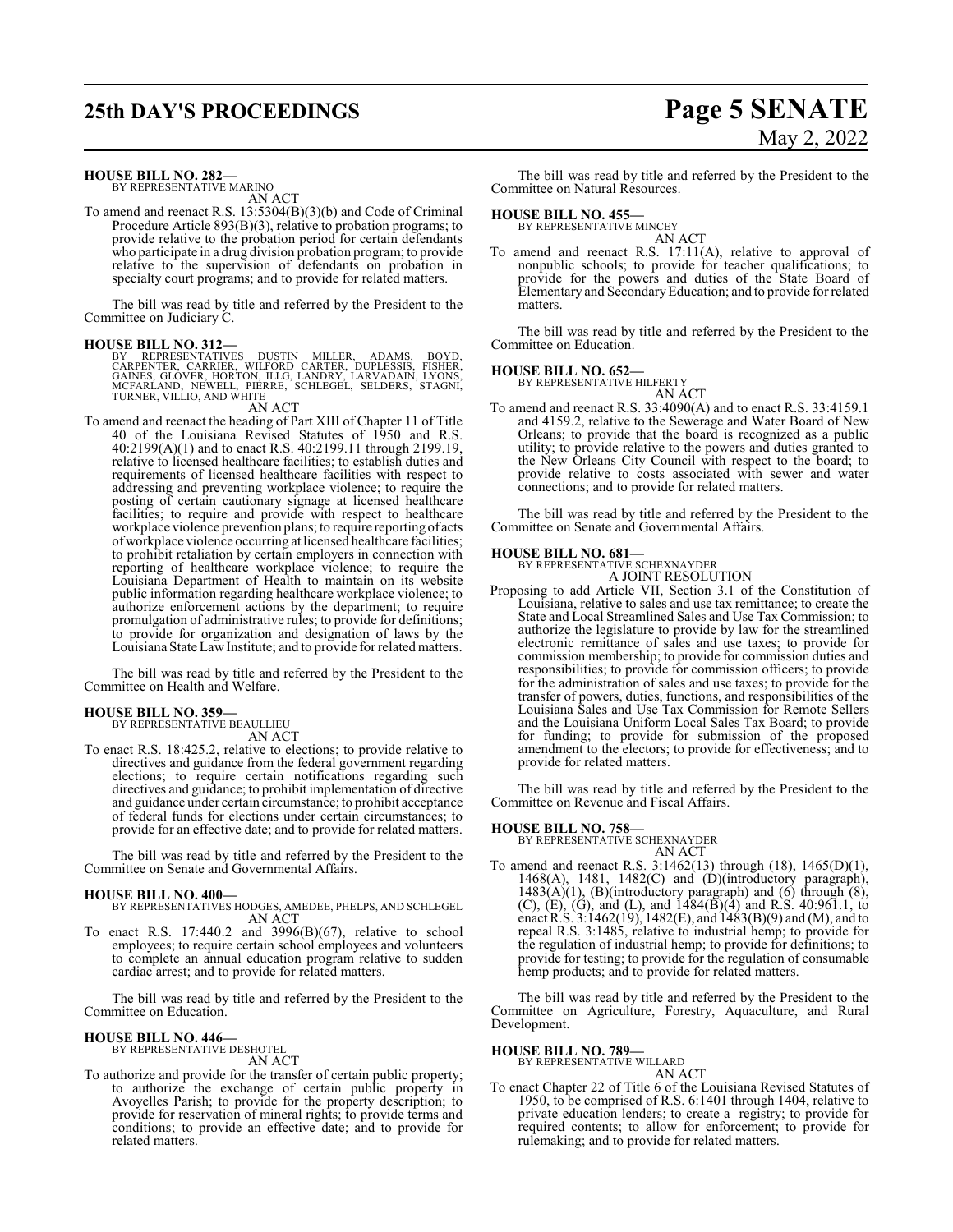#### The bill was read by title and referred by the President to the Committee on Commerce, Consumer Protection, and International Affairs.

#### **HOUSE BILL NO. 807—** BY REPRESENTATIVE MAGEE

AN ACT

To enact Chapter 47 of Title 51 of the Louisiana Revised Statutes of 1950, to be comprised of R.S. 51:2771 through 2779, relative to incentives for energy storage; to provide for a reimbursement program; to provide for funding; to provide for calculations; to provide for eligibility of systems; and to provide for related matters.

The bill was read by title and referred by the President to the Committee on Commerce, Consumer Protection, and International Affairs.

#### **HOUSE BILL NO. 847—**

- BY REPRESENTATIVES LACOMBE, ADAMS, BISHOP, BOURRIAQUE,<br>BRASS, BROWN, BRYANT, CARRIER, ROBBY CARTER, CORMIER,<br>DAVIS, DEVILLIER, HARRIS, HORTON,<br>MIGUEZ, ROMERO, STEFANSKI, AND WHITE AN ACT
- To amend and reenact R.S. 39:112(E)(2)(c) and to enact R.S.  $39:112(E)(2)(d)$ , relative to capital outlay; to provide with respect to local match requirements for projects by non-state entities; to exempt certain non-state entity projects from local match requirements; to provide for applicability; to provide for an effective date; and to provide for related matters.

The bill was read by title and referred by the President to the Committee on Revenue and Fiscal Affairs.

#### **HOUSE BILL NO. 850—**

BY REPRESENTATIVE FRIEMAN AN ACT

To amend and reenact R.S.  $40:1231.1(A)(17)$  and to enact R.S. 40:1231.8(B)(4), relative to medical malpractice claims; to provide for definitions; to provide for proof of financial responsibility; to provide for medical review panels; to provide for a stay of proceedings; to provide for applicability; and to provide for related matters.

The bill was read by title and referred by the President to the Committee on Health and Welfare.

#### **HOUSE BILL NO. 857—**

BY REPRESENTATIVES HORTON, AMEDEE, BUTLER, CREWS,<br>EMERSON, FIRMENT, GAROFALO, MCCORMICK, MCFARLAND,<br>MIGUEZ,CHARLES OWEN,SEABAUGH,AND WRIGHT AN ACT

To enact R.S. 47:463.214, relative to motor vehicle special prestige license plates; to establish the "Louisiana Wild Turkey Federation" specialty license plate; to provide for the creation, issuance, design, fees, implementation, distribution, and rule promulgation applicable to such license plate; to provide an effective date; and to provide for related matters.

The bill was read by title and referred by the President to the Committee on Transportation, Highways and Public Works.

#### **HOUSE BILL NO. 1033—**

BY REPRESENTATIVES ORGERON, BISHOP, BOYD, BRYANT,<br>DUPLESSIS, FONTENOT, GAROFALO, GREEN, IVEY, MCKNIGHT,<br>NEWELL,ROBERT OWEN,PHELPS,AND PIERRE AN ACT

To amend and reenact R.S. 56:324, relative to commercial harvest of menhaden; to provide for restrictions and requirements applicable to commercial menhaden catch; to provide for the duties and responsibilities of the Department of Wildlife and Fisheries; and to provide for related matters.

The bill was read by title and referred by the President to the Committee on Natural Resources.

#### **HOUSE BILL NO. 1055—**

BY REPRESENTATIVE HUGHES AN ACT

To amend and reenact R.S. 4:158.1 and 160(B) and to enact R.S. 4:147(7) and (8), 158.2, and 160(C), relative to horse racing; to provide for specific duties of the Louisiana State Racing Commission; to provide for standards and employment; to provide for written reports; and to provide for related matters.

The bill was read by title and referred by the President to the Committee on Judiciary B.

#### **Reports of Committees**

The following reports of committees were received and read:

#### **REPORT OF COMMITTEE ON**

## **EDUCATION**

Senator Cleo Fields, Chairman on behalf of the Committee on Education, submitted the following report:

#### April 28, 2022

To the President and Members of the Senate:

I am directed by your Committee on Education to submit the following report:

# **SENATE CONCURRENT RESOLUTION NO. 6—** BY SENATOR CATHEY

A CONCURRENT RESOLUTION

To create and provide for the Task Force on Tenure in Public Postsecondary Education.

Reported with amendments.

## **SENATE CONCURRENT RESOLUTION NO. 31—** BY SENATOR JACKSON A CONCURRENT RESOLUTION

To establish the Related Services Advisory Commission, within the Department of Education, to study the level of supports statewide for students with special needs and exceptionalities through an examination of the ratio of service providers to students and the impact on service implementation.

Reported with amendments.

#### **SENATE CONCURRENT RESOLUTION NO. 33—** BY SENATOR MILLIGAN

A CONCURRENT RESOLUTION

To urge and request the state superintendent of education to create the Teachers' Advisory Council.

Reported favorably.

# **SENATE CONCURRENT RESOLUTION NO. 40—** BY SENATOR MILLIGAN

A CONCURRENT RESOLUTION To urge and request each city, parish, and other local school board to create a Teachers' Advisory Council.

Reported favorably.

# **SENATE BILL NO. 124—** BY SENATOR ABRAHAM

AN ACT

To amend and reenact R.S. 17:221(E), relative to school attendance; to provide relative to reporting and recording attendance of certain students by the Louisiana Department of Education; and to provide for related matters.

Reported with amendments.

# **Page 6 SENATE 25th DAY'S PROCEEDINGS**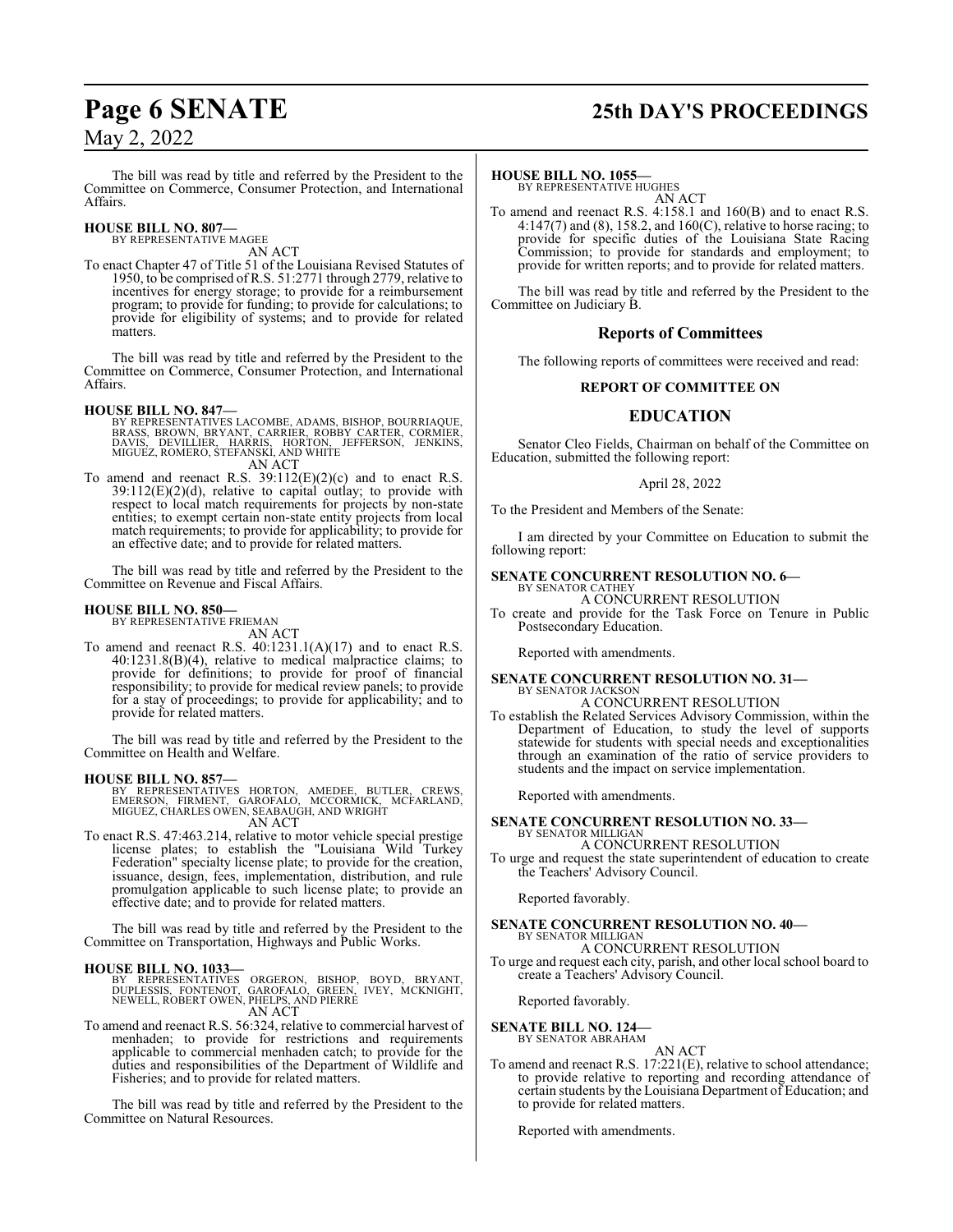# **25th DAY'S PROCEEDINGS Page 7 SENATE**

**SENATE BILL NO. 256—** BY SENATOR BARROW

AN ACT

To amend and reenact R.S. 17:223 and 416(A)(3)(b) and to repeal R.S. 17:223.1, relative to the discipline of students; to require an assessment of a student prior to suspension; and to provide for related matters.

Reported with amendments.

Respectfully submitted, CLEO FIELDS Chairman

### **REPORT OF COMMITTEE ON**

#### **NATURAL RESOURCES**

Senator Bob Hensgens, Chairman on behalf of the Committee on Natural Resources, submitted the following report:

#### April 28, 2022

To the President and Members of the Senate:

I am directed by your Committee on Natural Resources to submit the following report:

#### **SENATE BILL NO. 424—** BY SENATOR STINE

AN ACT

To enact R.S. 34:851.36(B)(3), relative to vessels; to provide for the operation of motorboats; to provide for boating safety classes; to provide for exceptions; to provide for boat liveries; to provide for terms and conditions; and to provide for related matters.

Reported with amendments.

**HOUSE CONCURRENT RESOLUTION NO. 26—** BY REPRESENTATIVES COUSSAN,BOURRIAQUE,CARRIER, KERNER, MINCEY, ORGERON, RISER, AND ROMERO A CONCURRENT RESOLUTION

To urge and request the president of the United States to consider the current geopolitical tensions and support policies and take measures to ensure America's long-term energy affordability, security, leadership, and progress, including actions that result in the continued operation of existing oil and natural gas pipelines, the construction of new oil and gas pipelines, and an end to restrictions on developing our nation's onshore and offshore oil and natural gas resources.

Reported favorably.

**HOUSE BILL NO. 165—** BY REPRESENTATIVES ZERINGUE AND ORGERON AN ACT

To amend and reenact R.S. 30:127(E) and 209(4)(a)(introductory paragraph) and R.S. 41:1733(D), relative to wind energy; to establish a maximum acreage for wind leases; to provide for operating agreements relative to the production of wind energy; and to provide for related matters.

Reported favorably.

## **HOUSE BILL NO. 762—** BY REPRESENTATIVE ZERINGUE

AN ACT

To enact R.S. 36:610(B)(13), R.S. 56:10(B)(17), and Part VI of Chapter 8 of Title 56 of the Louisiana Revised Statutes of 1950, to be comprised of R.S. 56:1931 through 1936, relative to the Louisiana Outdoors Forever Program; to create the Louisiana Outdoors Forever Program and the Louisiana Outdoors Forever Fund; to provide for executive branch organization; to create a project selection board and a technical advisory board; to provide for board membership and duties; to provide for program eligibility and applications; to provide for

# May 2, 2022

administrative rules; to provide for program termination; and to provide for related matters.

Reported with amendments.

Respectfully submitted, BOB HENSGENS Chairman

#### **REPORT OF COMMITTEE ON**

#### **TRANSPORTATION, HIGHWAYS AND PUBLIC WORKS**

Senator Gary Carter Jr., Vice Chairman on behalf of the Committee on Transportation, Highways and Public Works, submitted the following report:

#### April 28, 2022

To the President and Members of the Senate:

I am directed by your Committee on Transportation, Highways and Public Works to submit the following report:

#### **SENATE BILL NO. 465—**

BY SENATOR CONNICK AN ACT

To amend and reenact R.S.  $38:330.1(C)(2)$ ©,  $(3)(a)$ ,  $(b)$ , and ©, and  $(4)(a)$ , relative to flood protection authorities; to provide for vacancies on a flood protection authority board; to provide for nominating committees; to provide for the custodian of records; to provide for notifications; and to provide for related matters.

Reported with amendments.

#### **SENATE BILL NO. 467—** BY SENATOR CARTER

AN ACT

To enact R.S. 48:385, relative to passenger rail service connecting the parishes of East Baton Rouge, St. John the Baptist, Ascension, Jefferson, and Orleans; to direct the Louisiana Department of Transportation and Development to initiate the necessary engineering, financial and other studies to begin passenger rail service between Baton Rouge and New Orleans; to pursue the federal funds provided for in the Infrastructure Investment and Jobs Act of 2021; and to provide for related matters.

Reported with amendments.

Respectfully submitted, GARY CARTER JR. Vice Chairman

#### **REPORT OF COMMITTEE ON**

#### **REVENUE AND FISCAL AFFAIRS**

Senator R. L. Bret Allain II, Chairman on behalf of the Committee on Revenue and Fiscal Affairs, submitted the following report:

May 2, 2022

To the President and Members of the Senate:

I am directed by your Committee on Revenue and Fiscal Affairs to submit the following report: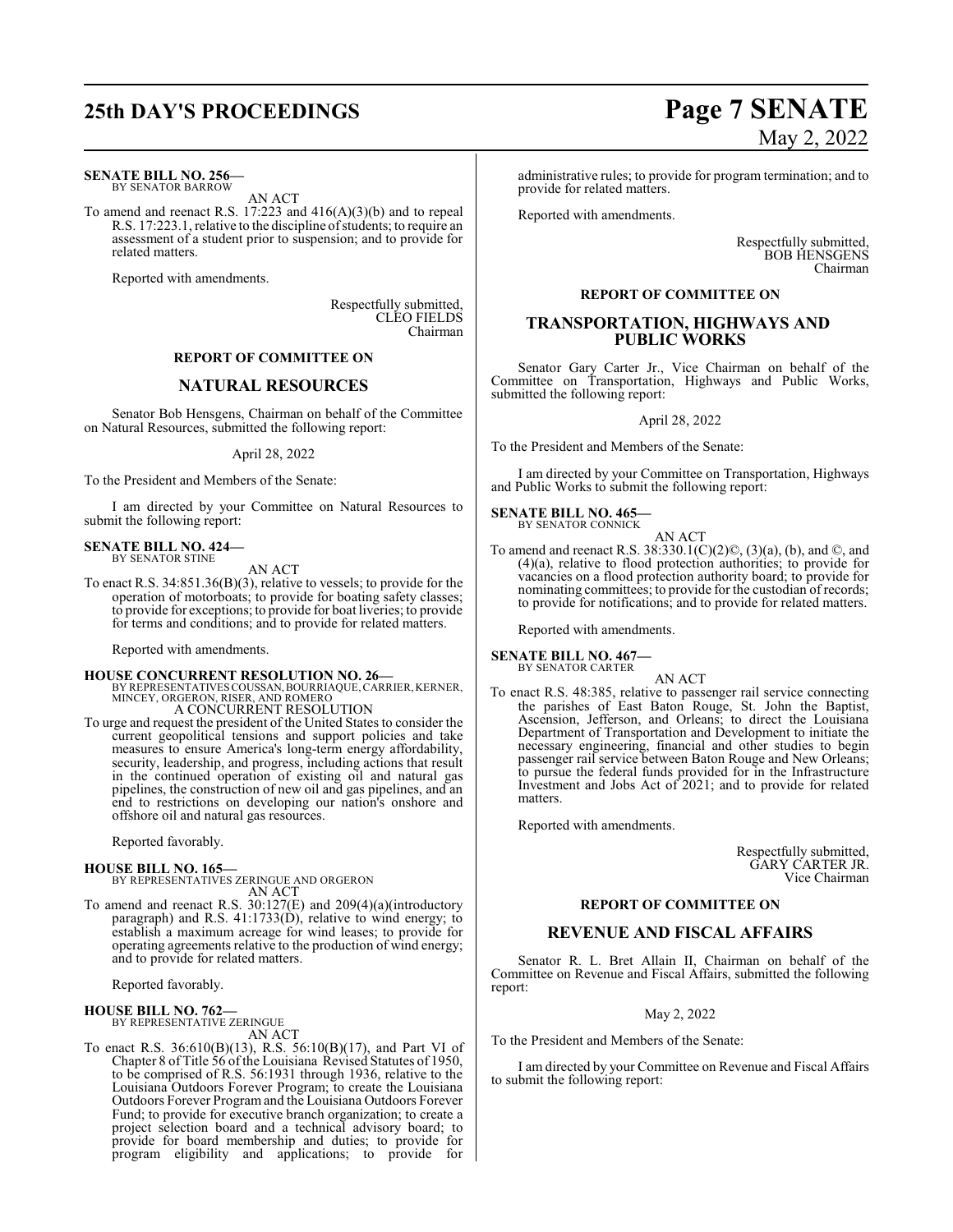#### **SENATE BILL NO. 76—** BY SENATOR FIELDS

AN ACT

To amend and reenact R.S.  $17:3351(A)(5)(a)$  and to enact R.S. 17:3351.1(D), 3351.3(E), 3351.7(E), 3351.8(E), 3351.9(D), 3351.10(D), 3351.12(D), 3351.18(D), 3351.19(E), 3351.20(G), and 3351.21, relative to fees charged to students at public postsecondaryeducation institutions; to exempt certain graduate students from the payment of such fees; to require each public postsecondary education management board to adopt a policy providing for such exemptions; and to provide for related matters.

Reported favorably.

**HOUSE BILL NO. 230—** BY REPRESENTATIVES BISHOP, BEAULLIEU, AND BRYANT AN ACT

To amend and reenact R.S. 51:2461, relative to the Louisiana Quality Jobs Program; to extend the deadline for submission of advance notifications for receipt of rebates in the Louisiana Quality Jobs Program; to provide for an effective date; and to provide for related matters.

Reported favorably.

#### **HOUSE BILL NO. 276—**

BY REPRESENTATIVES BISHOP, AMEDEE, BRYANT, CARRIER,<br>DEVILLIER, EMERSON, FISHER, JORDAN, LARVADAIN, MAGEE,<br>CHARLES OWEN,SELDERS,AND ZERINGUE AN ACT

To amend and reenact R.S. 45:1363(introductory paragraph), (1), and (14), relative to franchise fees associated with video services; to provide for certain definitions; to provide for an effective date; and to provide for related matters.

Reported with amendments.

Respectfully submitted, R. L. BRET ALLAIN II Chairman

#### **Senate Bills and Joint Resolutions on Third Reading and Final Passage**

**SENATE BILL NO. 442—** BY SENATORS WARD, ABRAHAM, CONNICK, HARRIS, HENRY AND MORRIS

AN ACT

To enact Chapter 62 of Title 51 of the Louisiana Revised Statutes of 1950, to be comprised of R.S. 51:3221 through 3226, relative to an online marketplace; to provide for identification of certain sellers on an online marketplace; to require disclosure of certain information; to provide relative to certain consumer products offered for sale on an online marketplace; to provide for unfair or deceptive trade practices and acts; to provide for certain terms, requirements, conditions, and procedures; to provide for an effective date; and to provide for related matters.

#### **Floor Amendments**

Senator Ward proposed the following amendments.

#### **SENATE FLOOR AMENDMENTS**

Amendments proposed by Senator Ward to Engrossed Senate Bill No. 442 by Senator Ward

AMENDMENT NO. 1 On page 2, line 3, change"**in**" to "**on**"

AMENDMENT NO. 2 On page 2, line 4, change "**marketplace**" to "**marketplace's platform**"

## **Page 8 SENATE 25th DAY'S PROCEEDINGS**

AMENDMENT NO. 3

On page 2, line 5, change "**used**" to "**unused**"

AMENDMENT NO. 4 On page 2, at the end line 7, delete "**for the**"

AMENDMENT NO. 5 On page 2, at the beginning of line 8, delete "**participant**"

AMENDMENT NO. 6 On page 4, line 16, delete "**within**" and insert "**not later than**"

AMENDMENT NO. 7 On page 5, line 3, delete "**shall**" and insert "**may**"

AMENDMENT NO. 8 On page 5, line 12, delete "**uses the platform of the online marketplace and**"

AMENDMENT NO. 9 On page 5, line 14, delete "**identity**" and insert "**contact information**"

AMENDMENT NO. 10

On page 5, at the end of line 28, after "**marketplace**" insert "**, provided this requirement shall not prevent an online marketplace from monitoring communications between highvolume third-party sellers and users of the online marketplace for fraud, abuse, or spam**"

AMENDMENT NO. 11 On page 6, line 3, after "**account**" insert "**transaction**"

AMENDMENT NO. 12 On page 6, line 9, delete "**written**" and insert "**the**"

AMENDMENT NO. 13 On page 6, line 13, delete "**he**" and insert "**the seller**" and at the end of the line, delete "**personal**" and insert "**residential**"

AMENDMENT NO. 14 On page 6, line 14, after "**address,**" insert "**or as a combined business and residential address,**" and after "**marketplace**" delete the remainder of the line.

AMENDMENT NO. 15 On page 6, line15, delete "**seller to**" and insert "**may**"

AMENDMENT NO. 16 On page 6, line 16, delete "**on the product listing**"

AMENDMENT NO. 17 On page 7, line 6, delete "**allowed to**"

#### AMENDMENT NO. 18

On page 7, delete lines 7 through 14, and insert the following: "**received a provision for a partial disclosure has not provided responsive answers within a reasonable time to consumer inquiries submitted to the high-volume third-party seller's contact information, the online marketplace shall, after providing the seller with written or electronic notice and an opportunity to respond not later than ten days after the issuance of such notice, suspend any future sales of the seller unless the seller consents to the disclosure of the identity information required under this Chapter.** 

AMENDMENT NO. 19 On page 7, at the end of line 24 after "**et seq.**" insert "**, excluding private rights of action as provided in R.S. 51:1409 and 1409.1.**"

On motion of Senator Ward, the amendments were adopted.

The bill was read by title. Senator Ward moved the final passage of the amended bill.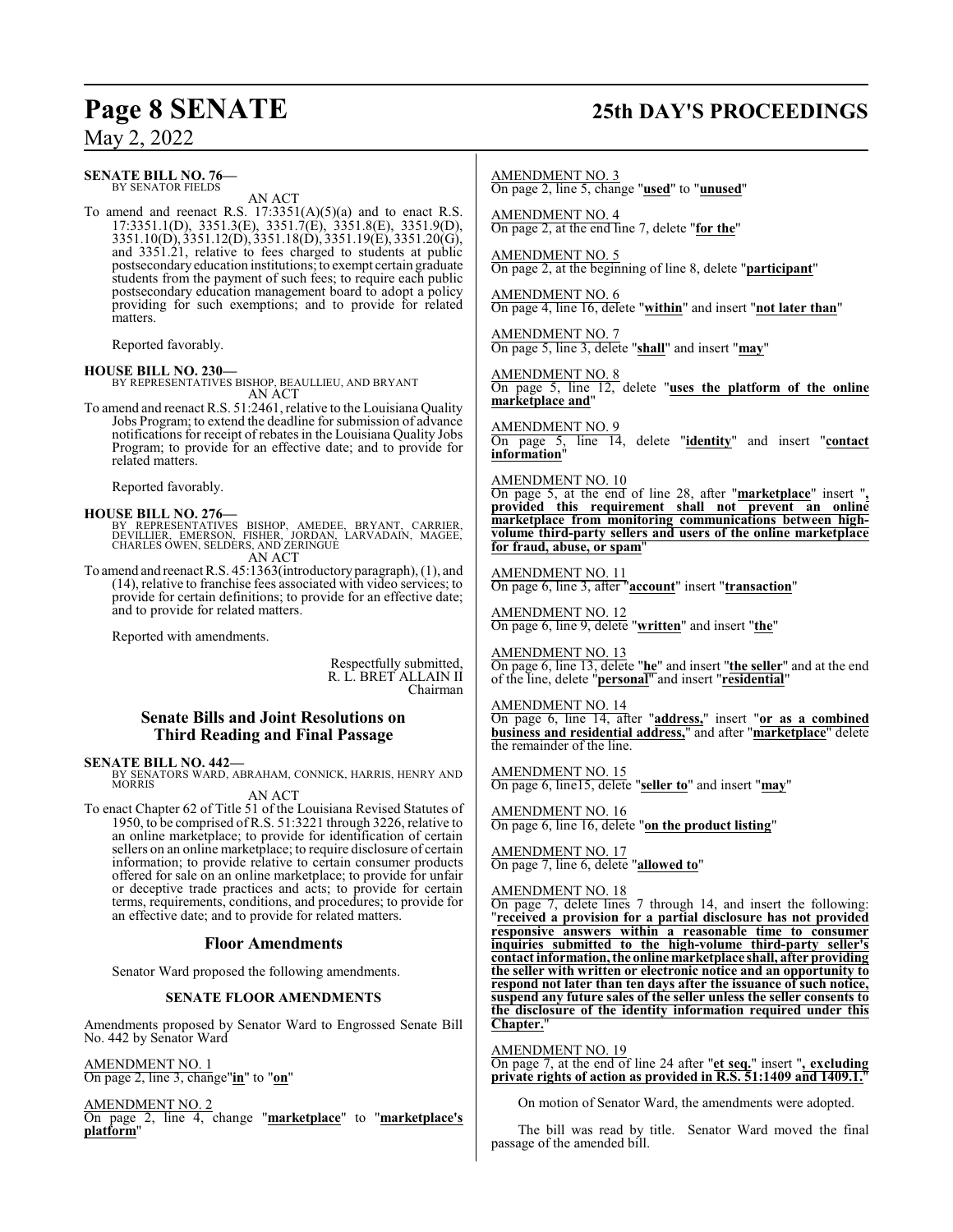# **25th DAY'S PROCEEDINGS Page 9 SENATE**

## **ROLL CALL**

The roll was called with the following result: YEAS

| Mr. President<br>Abraham<br>Allain<br>Barrow<br><b>Bernard</b><br>Boudreaux<br>Bouie<br>Carter<br>Cathey<br>Cloud<br>Connick<br>Fesi<br>Total $-35$ | Fields<br>Foil<br>Harris<br>Henry<br>Hensgens<br>Hewitt<br>Jackson<br>Lambert<br>Luneau<br>McMath<br>Mills, F.<br>Mizell<br><b>NAYS</b> | Peacock<br>Pope<br>Price<br>Reese<br>Smith<br>Stine<br>Talbot<br>Tarver<br>Ward<br>White<br>Womack |
|-----------------------------------------------------------------------------------------------------------------------------------------------------|-----------------------------------------------------------------------------------------------------------------------------------------|----------------------------------------------------------------------------------------------------|
| Total $-0$                                                                                                                                          | <b>ABSENT</b>                                                                                                                           |                                                                                                    |

| Milligan  | Mills, R. | Morris |
|-----------|-----------|--------|
|           |           |        |
| Total - 3 |           |        |

The Chair declared the amended bill was passed, ordered reengrossed and sent to the House. Senator Ward moved to reconsider the vote by which the bill was passed and laid the motion on the table.

#### **SENATE BILL NO. 484—**

BY SENATOR LUNEAU AN ACT

To amend and reenact R.S. 22:868(D), relative to insurers; to provide relative to insurance contracts; to provide relative to limiting of actions; to provide certain prohibitions; to provide relative to jurisdiction and venue; authorizes a commercial insurer to select a forum or venue in a policy form; and to provide for related matters.

The bill was read by title. Senator Luneau moved the final passage of the bill.

### **ROLL CALL**

The roll was called with the following result:

#### YEAS

| Mr. President<br>Abraham<br>Allain<br>Barrow<br>Bernard<br>Boudreaux<br>Bouie<br>Carter<br>Cathey<br>Fesi<br>Total - 28 | Fields<br>Foil<br>Harris<br>Hensgens<br>Jackson<br>Luneau<br>McMath<br>Mills, F.<br>Mizell<br>Pope | Price<br>Reese<br>Smith<br>Stine<br>Tarver<br>Ward<br>White<br>Womack |
|-------------------------------------------------------------------------------------------------------------------------|----------------------------------------------------------------------------------------------------|-----------------------------------------------------------------------|
| Cloud                                                                                                                   | <b>NAYS</b><br>Hewitt                                                                              | Peacock                                                               |
| Connick<br>Henry<br>Total - 8                                                                                           | Lambert<br>Mills, R.                                                                               | Talbot                                                                |
|                                                                                                                         | ABSENT                                                                                             |                                                                       |
| Milligan<br>Total - 2                                                                                                   | Morris                                                                                             |                                                                       |

# May 2, 2022

The Chair declared the bill was passed and ordered it sent to the House. Senator Luneau moved to reconsider the vote by which the bill was passed and laid the motion on the table.

#### **SENATE BILL NO. 496— (Substitute of Senate Bill No. 195 by Senator Hewitt)** BY SENATOR HEWITT

AN ACT

To enact R.S. 40:2003, relative to healthcare facility patient safety policies; to provide for legislative findings; to provide for healthcare facility patient safety policies; to provide for minimum content of the policies; to provide for a postoccurrence review; and to provide for related matters.

The bill was read by title and returned to the Calendar, subject to call.

#### **SENATE BILL NO. 47—**

BY SENATOR FIELDS

AN ACT To amend and reenact R.S. 17:24.8(A) and to enact R.S. 17:24.8(D), relative to prekindergarten instruction; to require each city, parish, and other public school board to work to implement a mixed provider delivery model for full-day prekindergarten instruction; and to provide for related matters.

#### **Floor Amendments**

Senator Fred Mills sent up floor amendments.

#### **SENATE FLOOR AMENDMENTS**

Amendments proposed by Senator Fred Mills on behalf of the Legislative Bureau to Engrossed Senate Bill No. 47 by Senator Fields

AMENDMENT NO. 1 On page 2, line 19, change "**260**" to "**two hundred sixty**"

#### AMENDMENT NO. 2

On page 2, line 28, following "**model**" and before "**allowed**" change "**are**" to "**is**"

On motion of Senator Fred Mills, the amendments were adopted.

#### **Floor Amendments**

Senator Fields proposed the following amendments.

#### **SENATE FLOOR AMENDMENTS**

Amendments proposed by Senator Fields to Engrossed Senate Bill No. 47 by Senator Fields

AMENDMENT NO. 1

On page 3, line 20, after "**program**" insert "**and early childhood program offered through the school board**"

AMENDMENT NO. 2 On page 3, lines 25 and 26, change "**Community Network**" to "**community network**"

AMENDMENT NO. 3 On page 4, at the end of line 4, after "**program**" insert "**or early childhood program**"

On motion of Senator Fields, the amendments were adopted.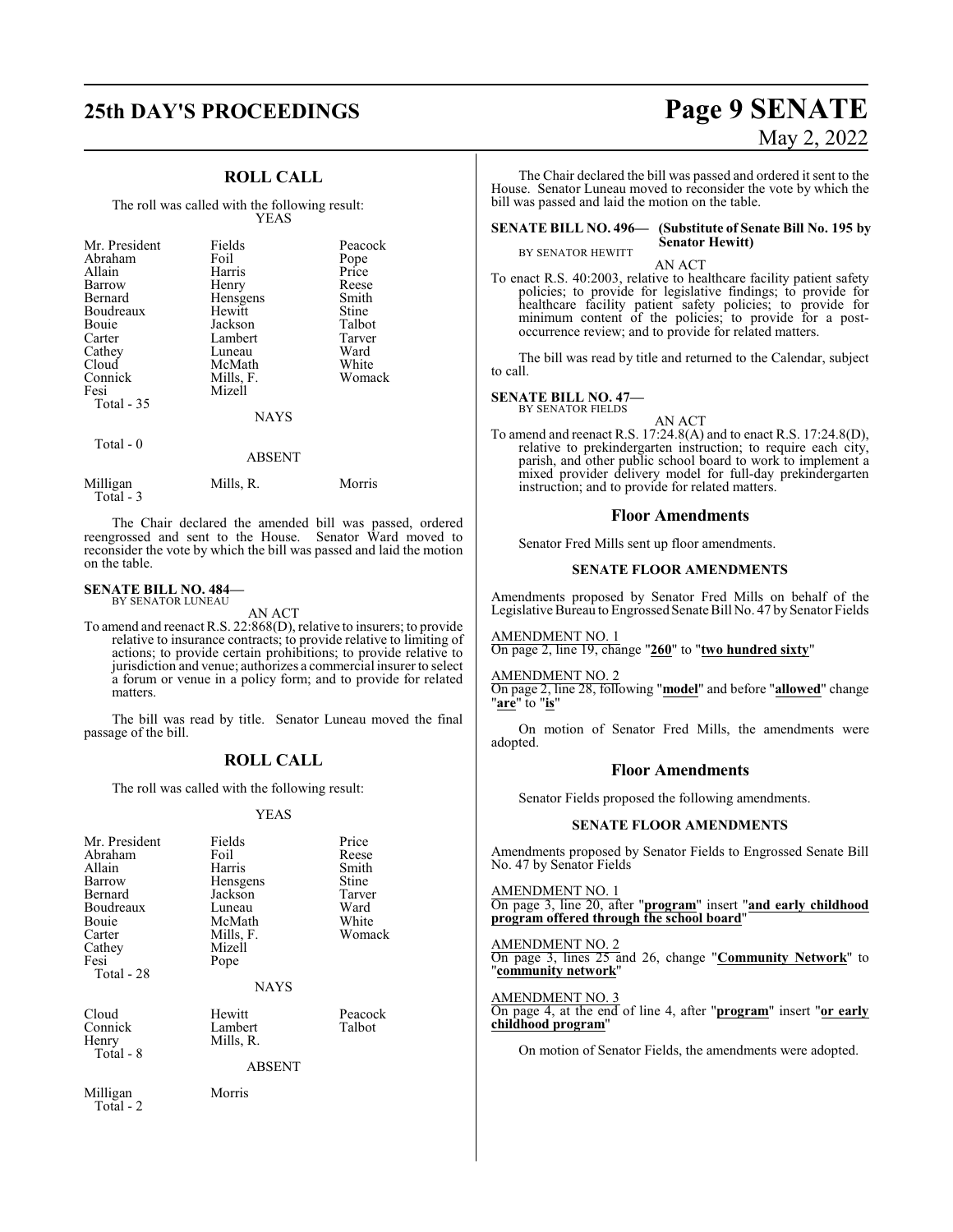#### **Floor Amendments**

Senator Smith proposed the following amendments.

#### **SENATE FLOOR AMENDMENTS**

Amendments proposed by Senator Smith to Engrossed Senate Bill No. 47 by Senator Fields

AMENDMENT NO. 1 On page 1, line 18, after "**work to**" change "**implement**" to "**develop**"

On motion of Senator Smith, the amendments were adopted.

The bill was read by title. Senator Fields moved the final passage of the amended bill.

#### **ROLL CALL**

The roll was called with the following result:

#### YEAS

| Mr. President | Fields      | Mizell  |
|---------------|-------------|---------|
| Abraham       | Foil        | Peacock |
| Allain        | Harris      | Pope    |
| Barrow        | Henry       | Price   |
| Bernard       | Hensgens    | Reese   |
| Boudreaux     | Hewitt      | Smith   |
| Bouie         | Jackson     | Stine   |
| Carter        | Lambert     | Talbot  |
| Cathey        | Luneau      | Tarver  |
| Cloud         | McMath      | Ward    |
| Connick       | Mills, F.   | White   |
| Fesi          | Mills, R.   | Womack  |
| Total - 36    |             |         |
|               | <b>NAYS</b> |         |
|               |             |         |

Total - 0

Total - 2

Milligan Morris

The Chair declared the amended bill was passed, ordered reengrossed and sent to the House. Senator Fields moved to reconsider the vote by which the bill was passed and laid the motion on the table.

ABSENT

**SENATE BILL NO. 50—** BY SENATOR HEWITT

AN ACT

To enact R.S. 17:4035.2, relative to public school choice in certain high school programs; to provide for high school programs of choice; to provide for eligibility criteria for students and high schools; to provide for restrictions; to provide relative to the responsibilities of public school systems; and to provide for related matters.

#### **Floor Amendments**

Senator Jackson proposed the following amendments.

#### **SENATE FLOOR AMENDMENTS**

Amendments proposed by Senator Jackson to Engrossed Senate Bill No. 50 by Senator Hewitt

#### AMENDMENT NO. 1

On page 2, between lines 14 and 15, insert the following:

"**D. The governing authority of each public high school shall: (1) Partner with local businesses and public postsecondary education institutions to grow programs of choice that are**

## **Page 10 SENATE 25th DAY'S PROCEEDINGS**

**relevant to the school's local area and to the state and that lead to careers in high-demand, high-paying fields.**

**(2) Work to ensure that programs of choice are evenly distributed, to the greatest extent possible, among the high schools in the school system.**"

AMENDMENT NO. **2** On page 2, line 15, change "**D.**" to "**E.**"

AMENDMENT NO. 3 On page 2, line 18, change "**E.**" to "**F.**"

On motion of Senator Jackson, the amendments were adopted.

The bill was read by title. Senator Hewitt moved the final passage of the amended bill.

### **ROLL CALL**

The roll was called with the following result:

#### YEAS

| Mr. President<br>Abraham<br>Allain<br>Barrow<br>Bernard<br>Boudreaux<br>Bouie<br>Carter<br>Cathey<br>Cloud<br>Connick<br>Fesi | Fields<br>Foil<br>Harris<br>Henry<br>Hensgens<br>Hewitt<br>Jackson<br>Lambert<br>Luneau<br>McMath<br>Mills, F.<br>Mills, R. | Mizell<br>Peacock<br>Pope<br>Price<br>Reese<br>Stine<br>Talbot<br>Tarver<br>Ward<br>White<br>Womack |
|-------------------------------------------------------------------------------------------------------------------------------|-----------------------------------------------------------------------------------------------------------------------------|-----------------------------------------------------------------------------------------------------|
| Total - 35                                                                                                                    | <b>NAYS</b>                                                                                                                 |                                                                                                     |
| Total - 0                                                                                                                     | <b>ABSENT</b>                                                                                                               |                                                                                                     |
| Milligan                                                                                                                      | Morris                                                                                                                      | Smith                                                                                               |

Total - 3

The Chair declared the amended bill was passed, ordered reengrossed and sent to the House. Senator Hewitt moved to reconsider the vote by which the bill was passed and laid the motion on the table.

#### **SENATE BILL NO. 81—** BY SENATOR WHITE

AN ACT

To amend and reenact R.S. 17:5067(B)(7), relative to the Taylor Opportunity Program for Students information reporting system; to remove the requirement for the reporting system to include household income information of award recipients; and to provide for related matters.

The bill was read by title. Senator Hewitt moved the final passage of the bill.

## **ROLL CALL**

The roll was called with the following result:

#### YEAS

| Mr. President | Fields   | Mizell        |
|---------------|----------|---------------|
| Abraham       | Foil     | Peacock       |
| Allain        | Harris   | Pope<br>Price |
| Barrow        | Henry    |               |
| Bernard       | Hensgens | Reese         |
| Boudreaux     | Hewitt   | Smith         |
| Bouie         | Jackson  | <b>Stine</b>  |
|               |          |               |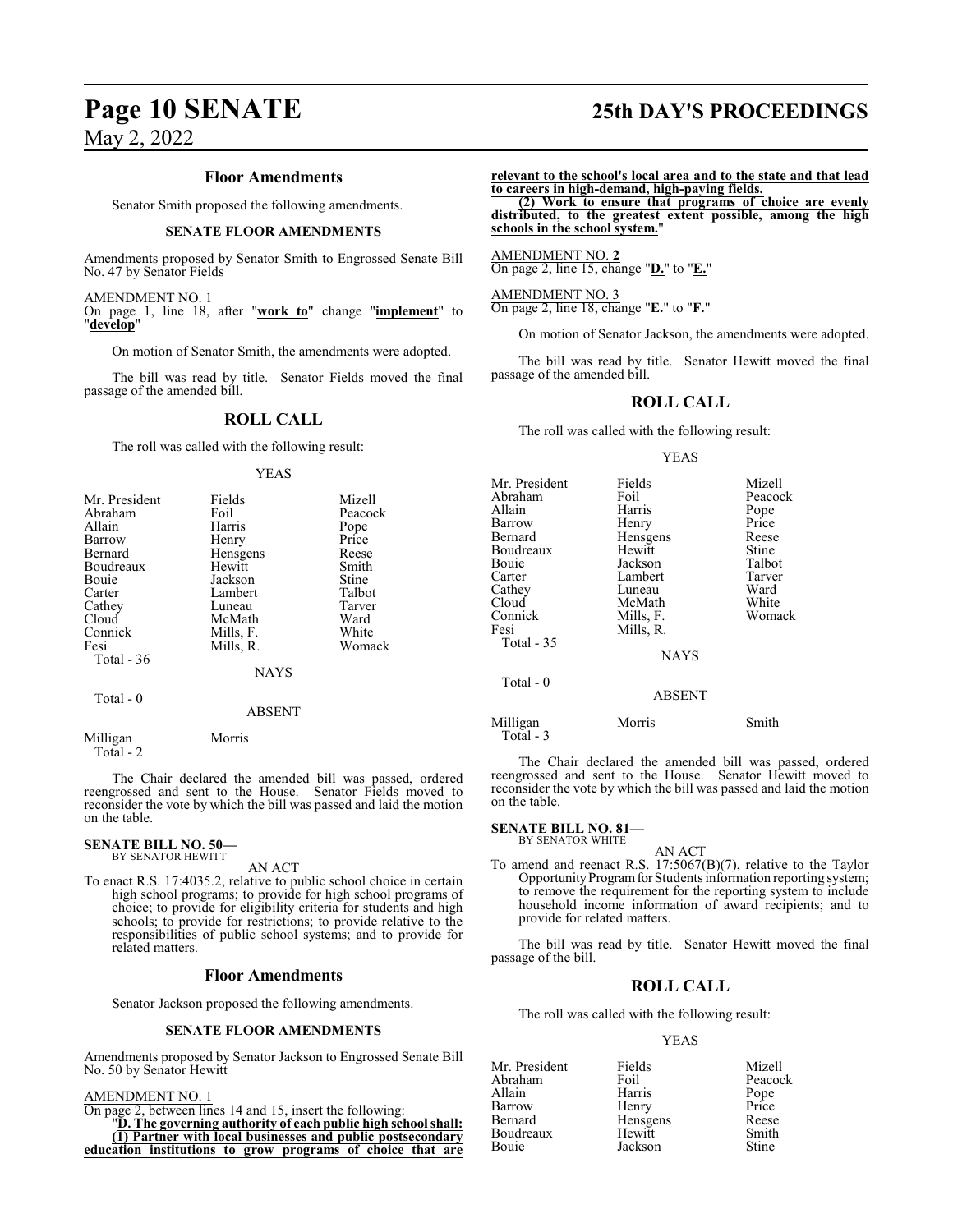Carter Lambert Talbot<br>Cathey Luneau Tarver Cathey Luneau Tarver<br>Cloud McMath Ward Cloud McMath Ward<br>
Connick Mills, F. White Connick Mills, F. White<br>
Fesi Mills, R. Womack Total - 36

Mills, R.

NAYS

ABSENT

Milligan Morris Total - 2

Total - 0

The Chair declared the bill was passed and ordered it sent to the House. Senator Hewitt moved to reconsider the vote by which the bill was passed and laid the motion on the table.

#### **SENATE BILL NO. 92—** BY SENATOR CATHEY

AN ACT

To amend and reenact R.S. 23:368(A) through (D), the introductory paragraph of  $(E)(1)$ , the introductory paragraph of  $(E)(2)$ , and  $(E)(\overline{2})(\overline{b})$  and (c) and to enact R.S. 23:302(9), relative to prohibited discrimination in employment; to prohibit discrimination in employment based on medical information or history; to provide relative to the collection of medical data; to provide relative to exemptions; to provide relative to definitions; and to provide for related matters.

The bill was read by title and returned to the Calendar, subject to call.

#### **SENATE BILL NO. 310—** BY SENATOR LUNEAU

AN ACT

To amend and reenact R.S. 23:1020.1(B)(2) and (3) and 1021(4) through (13) and to enact R.S.  $23:1020.1(B)(4)$ ,  $1021(14)$ through  $(16)$ , and  $1221(2)(f)$ , relative to workers' compensation; to provide for a cost-of-living adjustment for injured employees receiving permanent total disability benefits; to provide the formula to compute the cost-of-living adjustment; to provide relative to employee qualifications; to provide definitions; and to provide for related matters.

The bill was read by title and returned to the Calendar, subject to call.

#### **SENATE BILL NO. 358—** BY SENATOR JACKSON

AN ACT

To amend and reenact R.S.  $17:416(A)(1)(b)(ii)$  (introductory paragraph) and (c)(ii)(dd), (2)(a), and (4) (introductory paragraph), (b) and (c), 416.13, 416.20(A), and 3996(B)(32), and to enact R.S. 17:416.14, relative to bullying; to renumber and reorganize present law relative to bullying; to require all elementary and secondary schools to institute a program to prohibit and prevent bullying; to provide for fines for failure to act; and to provide for related matters.

### **Floor Amendments**

Senator Fred Mills sent up floor amendments.

### **SENATE FLOOR AMENDMENTS**

Amendments proposed by Senator Fred Mills on behalf of the Legislative Bureau to Engrossed Senate Bill No. 358 by Senator Jackson

#### AMENDMENT NO. 1

On page 1, line 2, after "reenact" delete the remainder of the line and insert "the introductory paragraph of R.S.  $17:416(A)(1)(b)(ii)$ ,  $416(A)(1)(c)(ii)(dd)$ ,"

## AMENDMENT NO. 2

On page 1, line 3, delete "and (4)(introductory paragraph), (b)" and insert "the introductory paragraph of  $416(A)(4)$ ,  $416(A)(4)(b)$ "

### AMENDMENT NO. 3

On page 1, line 4, after "3996(B)(32)" delete ","

#### AMENDMENT NO. 4

On page 1, line 9, after "Section 1." delete the remainder of the line and insert "The introductory paragraph of R.S. 17:416(A)(1)(b)(ii),  $416(A)(1)(c)(ii)(dd), (2)(a),''$ 

#### AMENDMENT NO. 5

On page 1, line 10 delete "and (4) introductory paragraph), (b)" and insert "the introductory paragraph of  $416(A)(4)$ ,  $416(A)(4)(b)$ "

#### AMENDMENT NO. 6

On page 1, line 11, after "reenacted" and before "and" delete ","

AMENDMENT NO. 7 On page 3, line 7, following "policy" and before "be" change "must" to "**shall**"

AMENDMENT NO. 8 On page 4, line 4, change "**must**" to "**shall**"

AMENDMENT NO. 9 On page 4, line 7, change "**must**" to "**shall**"

On motion of Senator Fred Mills, the amendments were adopted.

#### **Floor Amendments**

Senator Jackson proposed the following amendments.

#### **SENATE FLOOR AMENDMENTS**

Amendments proposed by Senator Jackson to Engrossed Senate Bill No. 358 by Senator Jackson

#### AMENDMENT NO. 1

On page 3, at the end of line 13, delete "**and making**", and at the beginning of line 14, delete "**faces**"

#### AMENDMENT NO. 2

On page 14, delete lines 4 through 9, and insert the following: "**act, the department shall report the incident to the school's governing authority. Upon receipt of the report from the department, the school's governing authority shall suspend the individual without pay. The length of the suspension shall be determined by the school's governing authority based on the severity of the bullying inflicted on the victim.**"

#### AMENDMENT NO. 3

On page 14, delete lines 16 through 20, and insert the following: "**individual failed to act, the department shall report the incident to the school's governing authority. Upon receipt of the report from the department, the school's governing authority shall suspend the individual without pay. The length of the suspension shall be determined by the school's governing authority based on the severity of the bullying inflicted on the victim.**"

On motion of Senator Jackson, the amendments were adopted.

On motion of Senator Jackson, the amended bill was read by title and returned to the Calendar, subject to call.

# **25th DAY'S PROCEEDINGS Page 11 SENATE** May 2, 2022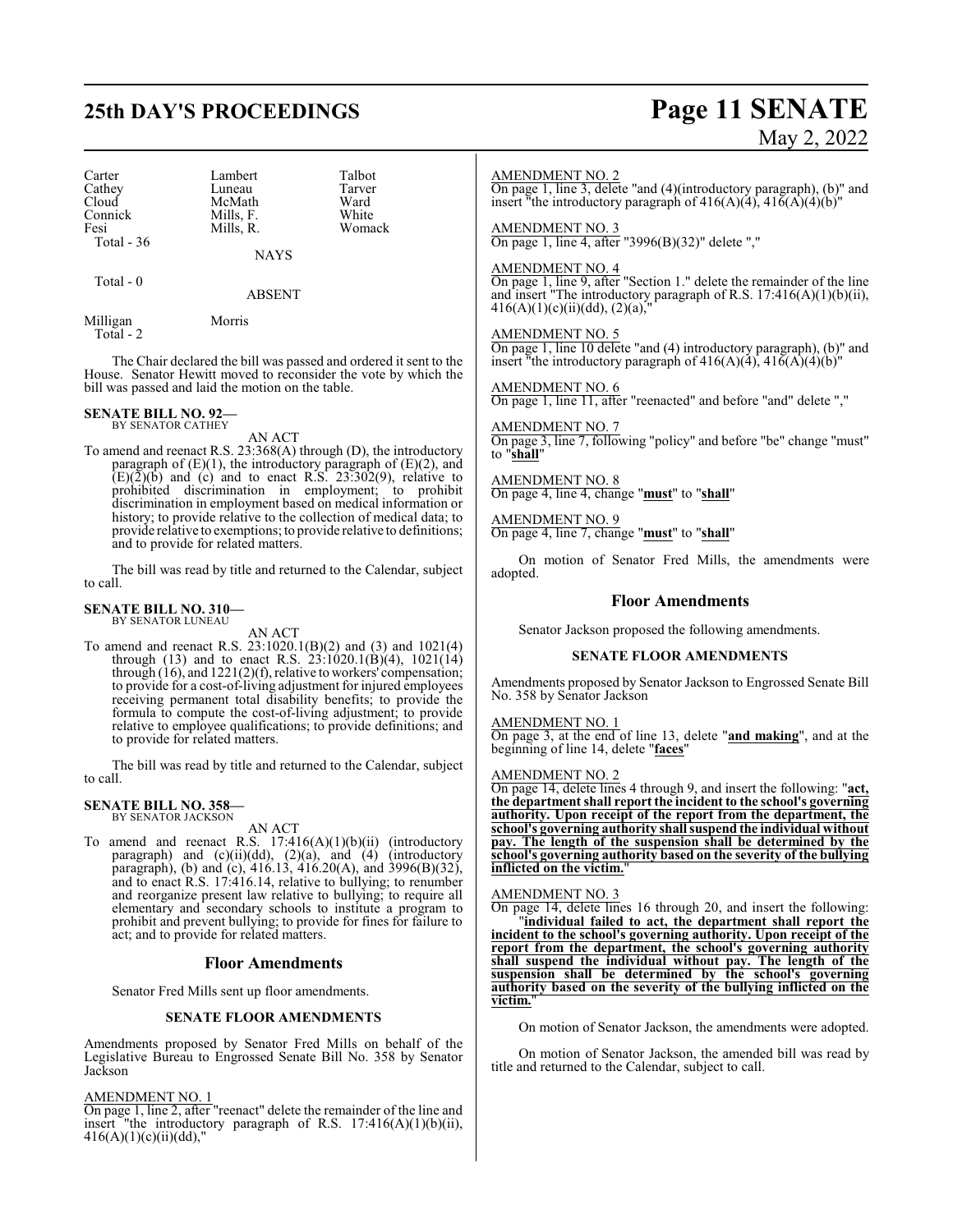### **SENATE BILL NO. 369—**

BY SENATOR HARRIS AN ACT

To amend and reenact R.S. 18:423(E), 426.1(A)(2), and 1309(J), relative to compensation for certain election workers; to provide for increased rates of compensation; and to provide for related matters.

The bill was read by title. Senator Harris moved the final passage of the bill.

### **ROLL CALL**

The roll was called with the following result:

#### YEAS

| Mr. President<br>Abraham<br>Allain<br><b>Barrow</b><br>Bernard<br>Boudreaux<br>Bouie<br>Carter<br>Cathey<br>Cloud<br>Connick<br>Fesi<br>Total $-35$<br>Total $-0$ | Fields<br>Foil<br>Harris<br>Henry<br>Hensgens<br>Hewitt<br>Jackson<br>Lambert<br>Luneau<br>McMath<br>Mills, F.<br>Mills, R.<br><b>NAYS</b><br><b>ABSENT</b> | Mizell<br>Peacock<br>Pope<br>Price<br>Reese<br>Smith<br>Stine<br>Talbot<br>Tarver<br>Ward<br>Womack |
|-------------------------------------------------------------------------------------------------------------------------------------------------------------------|-------------------------------------------------------------------------------------------------------------------------------------------------------------|-----------------------------------------------------------------------------------------------------|
| Milligan                                                                                                                                                          | Morris                                                                                                                                                      | White                                                                                               |
| Total - 3                                                                                                                                                         |                                                                                                                                                             |                                                                                                     |

The Chair declared the bill was passed and ordered it sent to the House. Senator Harris moved to reconsider the vote by which the bill was passed and laid the motion on the table.

**SENATE BILL NO. 377—** BY SENATORS PEACOCK, FIELDS, JACKSON, MIZELL, TALBOT AND **WOMACK** 

AN ACT To amend and reenact R.S. 17:7(6)(b), (c), and (e), 7.1(A)(3)(b) and  $(B)(1)$ , to enact R.S. 17:7.1(A)(1) and 7.2(A)(7), and to repeal R.S.  $17:7.1(A)(7)$  and  $7.2(A)(4)$ , relative to the certification of teachers; to provide relative to the responsibilities of the State Board of Elementary and Secondary Education; to provide for teaching certification qualifications and requirements; to provide eligibility criteria; to provide for the granting of teaching certifications; to provide relative to approved teacher education programs; and to provide for related matters.

#### **Floor Amendments**

Senator Peacock proposed the following amendments.

#### **SENATE FLOOR AMENDMENTS**

Amendments proposed by Senator Peacock to Engrossed Senate Bill No. 377 by Senator Peacock

#### AMENDMENT NO. 1

On page 5, at the end of line 3, insert the following: "**Each teacher issued an emergency teaching permit who has not completed an approved teacher education program shall be required to complete a preservice training session offered by the school board prior to their first day of teaching students.**"

# **Page 12 SENATE 25th DAY'S PROCEEDINGS**

#### AMENDMENT NO. 2

On page 6, at the end of line 8, insert the following: "**Programs designated by the Board of Regents as dual degrees or dual certifications shall be permitted to exceed the one hundred and twenty semester hour credit limit.**"

#### AMENDMENT NO. 3

On page 8, at the end of line 11, insert the following: "**Programs designated by the Board of Regents as dual degrees or dual certifications shall be permitted to exceed the one hundred and twenty semester hour credit limit.** 

On motion of Senator Peacock, the amendments were adopted.

The bill was read by title. Senator Peacock moved the final passage of the amended bill.

## **ROLL CALL**

The roll was called with the following result:

#### YEAS

| Mr. President<br>Abraham<br>Allain<br>Barrow<br>Bernard | Fields<br>Foil<br>Harris<br>Henry<br>Hensgens       | Mizell<br>Peacock<br>Pope<br>Price<br>Reese |
|---------------------------------------------------------|-----------------------------------------------------|---------------------------------------------|
| Boudreaux                                               | Hewitt                                              | Smith                                       |
| Bouie<br>Carter<br>Cathey<br>Cloud<br>Connick           | Jackson<br>Lambert<br>Luneau<br>McMath<br>Mills, F. | Stine<br>Talbot<br>Tarver<br>Ward<br>Womack |
| Fesi<br>Total - 35                                      | Mills, R.                                           |                                             |
|                                                         | <b>NAYS</b>                                         |                                             |
| Total - 0                                               | <b>ABSENT</b>                                       |                                             |
| <b>A</b> 5'11'                                          | $\cdots$                                            | <b>TT 71 .</b>                              |

Milligan Morris White Total - 3

The Chair declared the amended bill was passed, ordered reengrossed and sent to the House. Senator Peacock moved to reconsider the vote by which the bill was passed and laid the motion on the table.

#### **SENATE BILL NO. 488—** BY SENATOR HEWITT

#### AN ACT

To amend and reenact R.S. 47:1705.1, relative to ad valorem tax millages; to provide with respect to constitutionally authorized millage adjustments; to provide for increases in the millage rate in certain parishes; to provide public hearing requirements; to provide for an effective date; and to provide for related matters.

The bill was read by title. Senator Hewitt moved the final passage of the bill.

#### **ROLL CALL**

The roll was called with the following result:

#### YEAS

| Foil     | Peacock       |
|----------|---------------|
| Harris   | Pope<br>Price |
| Henry    |               |
| Hensgens | Reese         |
| Hewitt   | Smith         |
| Jackson  | <b>Stine</b>  |
| Lambert  | Talbot        |
|          |               |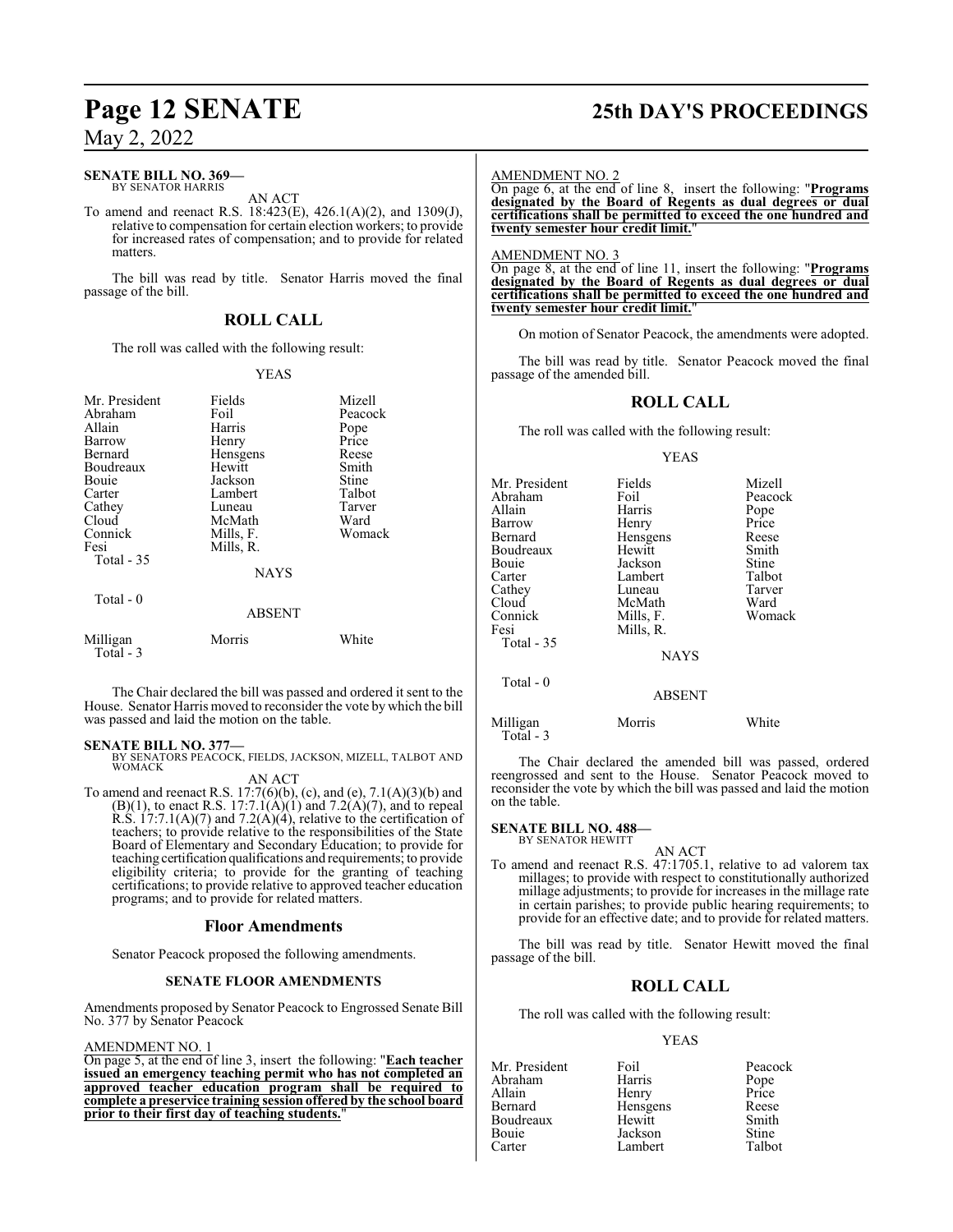Cathey Luneau Tarver<br>Cloud McMath Ward Cloud McMath Ward<br>
Connick Mills. F. Womack Connick Mills, F.<br>Fesi Mills R Fesi Mills, R.<br>Fields Mizell Total - 34

NAYS

Total - 0

ABSENT

Barrow Morris<br>
Milligan White Milligan Total - 4

Mizell

The Chair declared the bill was passed and ordered it sent to the House. Senator Hewitt moved to reconsider the vote by which the bill was passed and laid the motion on the table.

#### **SENATE BILL NO. 273—**

BY SENATORS FOIL AND BARROW AN ACT

To enact R.S. 15:574.4(K), relative to parole; to provide eligibility for parole consideration for offenders serving a life sentence for offenses committed on or before July 2, 1973, to which the offender pled guilty; and to provide for related matters.

The bill was read by title. Senator Foil moved the final passage of the bill.

### **ROLL CALL**

The roll was called with the following result:

#### YEAS

| Mr. President<br>Abraham<br>Allain<br>Bernard<br>Boudreaux<br>Bouie<br>Carter<br>Cathey<br>Cloud<br>Connick<br>Fields<br>Total - 31 | Foil<br>Hensgens<br>Hewitt<br>Jackson<br>Lambert<br>Luneau<br>McMath<br>Mills, F.<br>Mills, R.<br>Mizell<br>Peacock<br><b>NAYS</b> | Pope<br>Price<br>Reese<br>Smith<br>Stine<br>Talbot<br>Tarver<br>Ward<br>Womack |
|-------------------------------------------------------------------------------------------------------------------------------------|------------------------------------------------------------------------------------------------------------------------------------|--------------------------------------------------------------------------------|
| Fesi<br>Total - 2                                                                                                                   | Henry<br><b>ABSENT</b>                                                                                                             |                                                                                |
| Barrow<br>Harris                                                                                                                    | Milligan<br>Morris                                                                                                                 | White                                                                          |

Total - 5

The Chair declared the bill was passed and ordered it sent to the House. Senator Foil moved to reconsider the vote by which the bill was passed and laid the motion on the table.

#### **SENATE BILL NO. 323—**

BY SENATORS CLOUD, WHITE AND HENRY AN ACT

To enact R.S. 15:903.1, relative to juveniles; to provide for the placement of children in the custody of the office of juvenile justice; to provide for juvenile facilities; to provide for a tiered system of secured juvenile facilities; to provide for rulemaking; to provide for terms, conditions, procedures, and requirements; and to provide for related matters.

# **25th DAY'S PROCEEDINGS Page 13 SENATE**

May 2, 2022

#### **Floor Amendments**

Senator Fred Mills sent up floor amendments.

#### **SENATE FLOOR AMENDMENTS**

Amendments proposed by Senator Fred Mills on behalf of the Legislative Bureau to Engrossed Senate Bill No. 323 by Senator Cloud

#### AMENDMENT NO. 1

On page 2, line 6, following "**placement**" and before "**.**" insert "**of a child**"

On motion of Senator Fred Mills, the amendments were adopted.

The bill was read by title. Senator Cloud moved the final passage of the amended bill.

#### **ROLL CALL**

The roll was called with the following result: YEAS

| Mr. President<br>Abraham<br>Allain<br>Bernard<br>Bouie<br>Carter<br>Cathey<br>Cloud<br>Connick<br>Fesi<br>Fields<br>Total - 31 | Foil<br>Henry<br>Hensgens<br>Hewitt<br>Jackson<br>Lambert<br>Luneau<br>McMath<br>Mills, F.<br>Mills, R.<br>Mizell<br><b>NAYS</b> | Peacock<br>Pope<br>Price<br>Reese<br>Smith<br>Stine<br>Talbot<br>Ward<br>Womack |
|--------------------------------------------------------------------------------------------------------------------------------|----------------------------------------------------------------------------------------------------------------------------------|---------------------------------------------------------------------------------|
| Tarver<br>Total - 1                                                                                                            | <b>ABSENT</b>                                                                                                                    |                                                                                 |
| Barrow<br>Boudreaux<br>Total - 6                                                                                               | Harris<br>Milligan                                                                                                               | Morris<br>White                                                                 |

The Chair declared the amended bill was passed, ordered reengrossed and sent to the House. Senator Cloud moved to reconsider the vote by which the bill was passed and laid the motion on the table.

**SENATE BILL NO. 342—** BY SENATORS JACKSON, CLOUD, ROBERT MILLS, PEACOCK AND STINE

#### AN ACT

To amend and reenact R.S. 14:87 and to enact R.S. 1:15.1, relative to abortion; to provide for the interpretation of multiple abortion statutes; to provide for the independent construction of each separate enactment of law related to abortion; to provide for the severability; to restrict certain ordinances enacted by local governing authorities; to provide with respect to the crime of abortion; to provide for penalties; to provide for definitions; to provide for effective dates; and to provide for related matters.

#### **Floor Amendments**

Senator Fred Mills sent up floor amendments.

#### **SENATE FLOOR AMENDMENTS**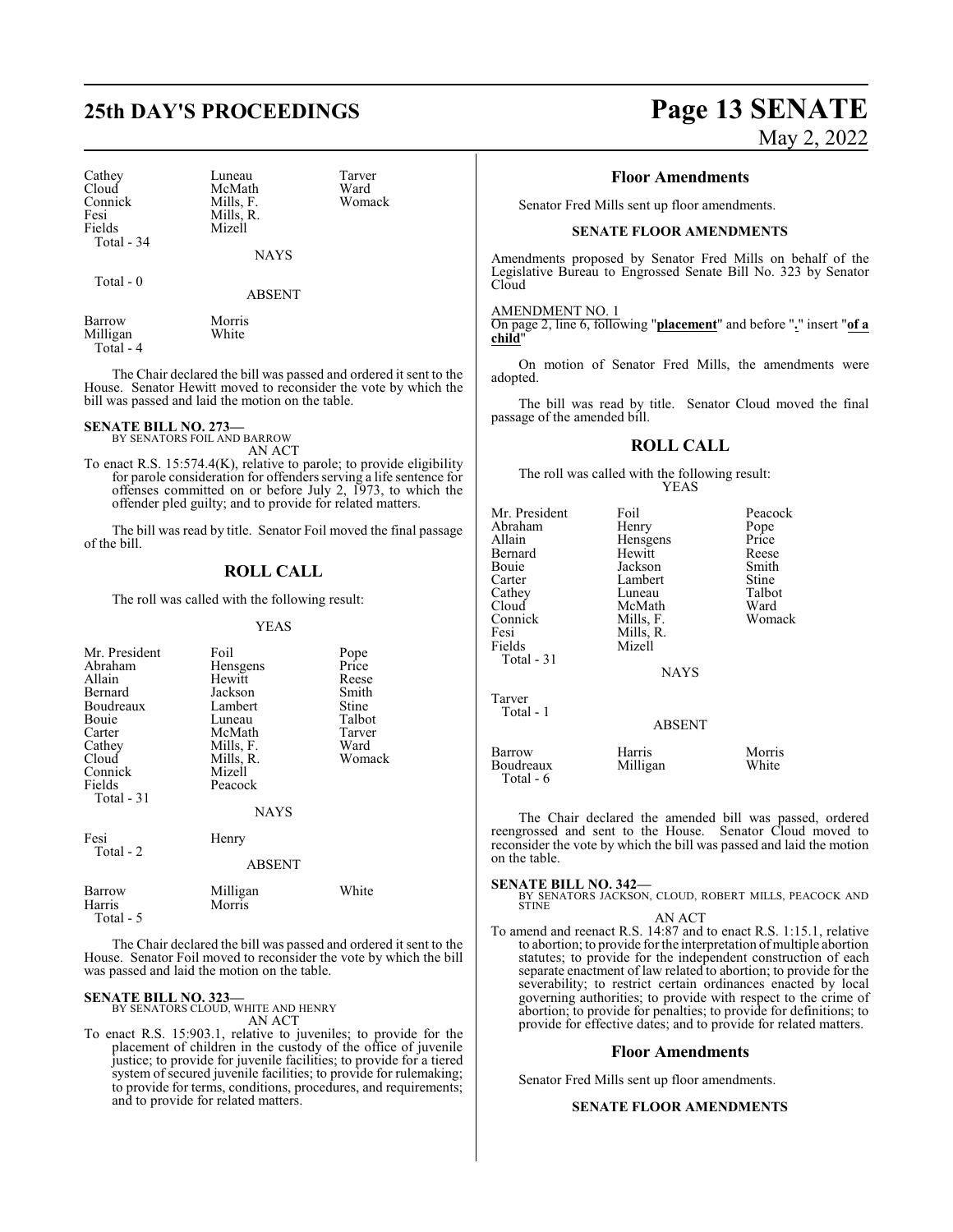Amendments proposed by Senator Fred Mills on behalf of the Legislative Bureau to Engrossed Senate Bill No. 342 by Senator Jackson

#### AMENDMENT NO. 1

On page 3, line 26, following "**Subsection A**" and before "**.**" insert "**of this Section**"

On motion of Senator Fred Mills, the amendments were adopted.

#### **Floor Amendments**

Senator Jackson proposed the following amendments.

#### **SENATE FLOOR AMENDMENTS**

Amendments proposed by Senator Jackson to Engrossed Senate Bill No. 342 by Senator Jackson

AMENDMENT NO. 1 On page 1, line 2, change "R.S. 1:15.1" to "R.S. 1:18"

AMENDMENT NO. 2 On page 1, line 9, change "R.S. 1:15.1" to "R.S. 1:18"

AMENDMENT NO. 3

On page 1, delete lines 10 through 17, and insert the following: "**§18. Construction of laws relative to abortion**

**A. Notwithstanding any other provision of law to the contrary, all laws or parts of laws prohibiting or regulating abortion in conflict with a provision of law subsequently enacted by the legislature prohibiting or regulating abortion are not repealed by the law subsequently enacted. However, a subsequently enacted law may expressly repeal other laws.**

**B. All laws or parts of laws prohibiting or regulating abortion may not be construed to restrict a local governing authority from prohibiting or regulating abortion to the extent that the local ordinance is at least as stringent as the laws of this state unless the law explicitly provides that local governing authorities are prohibited from prohibiting or regulating abortion in the manner described by the law.**

**C. Unless otherwise specifically provided therein, the provisions of each act of the legislature prohibiting or regulating abortion are severable, whether or not a provision to that effect is included in the act. If any provision or item of an act prohibiting or regulating abortion, or the application thereof, is held invalid, such invalidity shall not affect other provisions, items, or applications of the act which can be given effect without the invalid provision, item, or application.** 

**D. This Section shall apply to acts of the legislature affecting general laws, and local and special laws, and statutes of the state, including the Louisiana Revised Statutes of 1950, the Civil Code, the Code of Civil Procedure, the Code of Criminal Procedure, the Code of Evidence, and the Children's Code.**"

AMENDMENT NO. 4

On page 2, delete lines 1 through 23

#### AMENDMENT NO. 5

On page 5, line 4, delete "This" and insert "The provisions of Section 1 of this"

On motion of Senator Jackson, the amendments were adopted.

#### **Floor Amendments**

Senator Jackson proposed the following amendments.

#### **SENATE FLOOR AMENDMENTS**

Amendments proposed by Senator Jackson to Engrossed Senate Bill No. 342 by Senator Jackson

# **Page 14 SENATE 25th DAY'S PROCEEDINGS**

#### AMENDMENT NO. 1

On page 1, line 2, after "amend and reenacted" delete "R.S. 14:87 and<sup> $\hat{\theta}$ </sup> and insert "R.S. 40:1061(D) and 1061.1.3(C)" and before ", relative to abortion;" insert "and R.S. 14:87.7 and 87.8 and to repeal R.S. 14:87"

#### AMENDMENT NO. 2

On page 1, line 6, after "crime of abortion;" insert "to provide relative to a late term abortion"

#### AMENDMENT NO. 3

On page 2, line 24, after "Section 2." delete "R.S. 14:87 is hereby amended and reenacted" and insert "R.S. 14:87.7 and 87.8 are hereby enacted"

#### AMENDMENT NO. 4

On page 2, delete lines 25 through 29, and insert the following:

#### "**§87.7. Abortion**

**A. It shall be unlawful for a physician or other person to perform an abortion, with or without the consent of the pregnant female.**

**B. As used in this Section, the following terms shall have the following meanings:**

**(1) "Abortion" means the act of using or prescribing any instrument, medicine, drug, or any other substance, device, or means with the intent to terminate the clinically diagnosable pregnancy of a pregnant female with knowledge that the death of the unborn child is reasonably likely to occur. Such use, prescription, or means is not an abortion if done with the intent to do any of the following:**

**(a) Save the life or preserve the health of an unborn child.**

**(b) Remove a dead unborn child or induce delivery of the uterine contents in case of a positive diagnosis, certified in writing in the female's medical record along with the results of an obstetric ultrasound test, that the pregnancy has ended or is in the unavoidable and untreatable process of ending due to spontaneous miscarriage, also known in medical terminology as spontaneous abortion, missed abortion, inevitable abortion, incomplete abortion, or septic abortion.**

**(c) Remove an ectopic pregnancy.**

**(d) Terminate a pregnancy for the express purpose of saving the life, preventing the permanent impairment of a life-sustaining organ or organs, or preventing a substantial risk of death of the pregnant female.**

**(2) "Physician" means any person licensed or authorized to practice medicine in this state.**

**(3) "Unborn child" means the unborn offspring of human beings from the moment of fertilization until birth.**

**C. Whoever commits the crime of abortion shall be imprisoned at hard labor for not less than one year nor more than ten years and shall be fined not less than ten thousand dollars nor more than one hundred thousand dollars.**

**D. This Section does not apply to a pregnant female upon whom an abortion is committed or performed in violation of this Section and the pregnant female shall not be held responsible for the criminal consequences of any violation of this Section.**

**E. This Section shall not apply to the sale, use, prescription, or administration of a contraceptive measure, drug or chemical, if it is administered prior to the time when a pregnancy could be determined through conventional medical testing and if the contraceptive measure is sold, used, prescribed, or administered in accordance with manufacturer instructions.**

**F. This Section shall take effect and become operative immediately upon and to the extent that the United States Supreme Court upholds the authority of the states to prohibit abortions or by the adoption of an amendment to the Constitution of the United States of America that would restore to the state of Louisiana the authority to prohibit abortions. §87.8. Late term Abortion**

**A. It shall be unlawful for a physician or other person to perform a late term abortion, with or without the consent of the pregnant female**.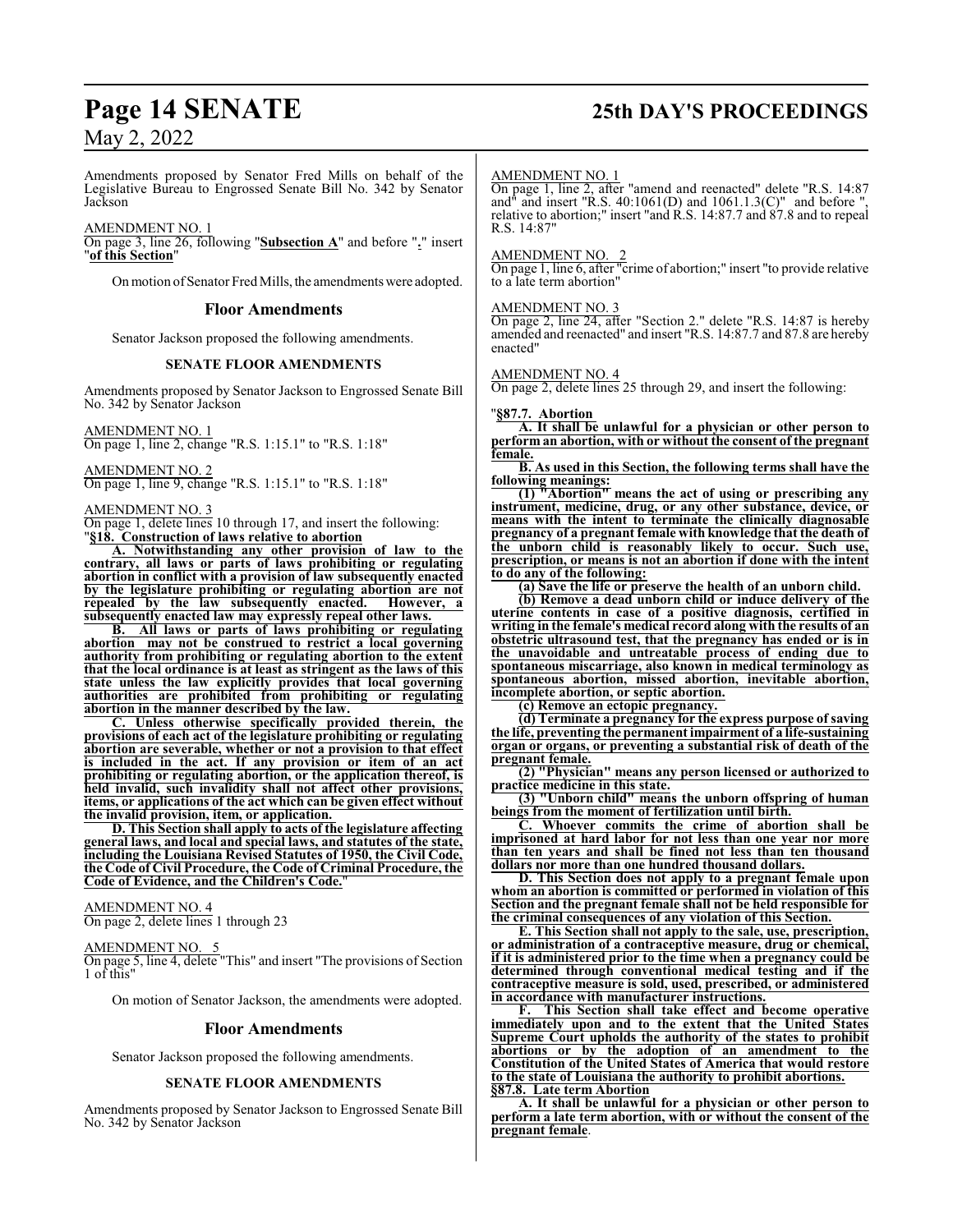# **25th DAY'S PROCEEDINGS Page 15 SENATE**

**B. As used in this Section, the following terms shall have the following meanings:**

**(1) "Abortion" shall have the same meaning as provided in R.S. 14:87.7.**

**(2) "Gestational age" means the age of an unborn child as calculated from the first day of the last menstrual period of the pregnant female, as determined by the use of standard medical practices and techniques.**

**(3) "Late term abortion" means the performance of an abortion when the gestational age of the unborn child is fifteen weeks or more.**

**(4) "Physician" shall have the same meaning as provided in R.S. 14:87.7.**

**(5) "Unborn child" shall have the same meaning as provided in R.S. 14:87.7.**

**C. Whoever commits the crime of late term abortion shall be imprisoned at hard labor for not less than one year nor more than fifteen years and shall be fined not less than twenty thousand dollars nor more than two hundred thousand dollars.**

**D. This Section does not apply to a pregnant female upon whom an abortion is committed or performed in violation of this Section and the pregnant female shall not be held responsible for the criminal consequences of any violation of this Section**.

**E. This Section shall not apply to the sale, use, prescription, or administration of a contraceptive measure, drug or chemical, if it is administered prior to the time when a pregnancy could be determined through conventional medical testing and if the contraceptive measure is sold, used, prescribed, or administered in accordance with manufacturer instructions.**

**F. This Section shall take effect and become operative immediately upon and to the extent that the United States Supreme Court upholds the authority of the states to prohibit abortions or by the adoption of an amendment to the Constitution of the United States of America that would restore to the state of Louisiana the authority to prohibit abortions.**"

Section 3. R.S.  $40:1061(D)$  and  $1061.1.3(C)$  are hereby amended and reenacted to read as follows:

§1061. Abortion; prohibition

\* \* \* D. Any person in violation of this Section shall be prosecuted pursuant to the effective provisions of R.S. 14:87 **R.S. 14:87.7**, and shall be subject to the penalties provided in R.S. 40:1061.29. \* \* \*

§1061.1.3. Abortion prohibited; detectable fetal heartbeat; ultrasound required

\* \* \* C. Whoever violates this Section shall be prosecuted pursuant to the effective provisions of R.S. 14:87 **R.S. 14:87.7** and shall be subject to the penalties provided in R.S. 40:1061.29. \* \* \*"

AMENDMENT NO. 5

Delete page 3 and 4 in their entirety.

AMENDMENT NO. 6

On page 5, delete lines 1 though 3, and insert the following: Section 4. R.S. 14:87 is hereby repealed.

#### AMENDMENT NO. 7

On page 5, line 4, change "Section 3." to "Section 5."

On motion of Senator Jackson, the amendments were adopted.

The bill was read by title. Senator Jackson moved the final passage of the amended bill.

### **ROLL CALL**

The roll was called with the following result:

#### YEAS

Mr. President Hensgens Pope<br>Abraham Hewitt Price Abraham

# May 2, 2022

| Allain<br>Bernard<br>Cathey<br>Cloud<br>Connick<br>Fesi<br>Foil<br>Henry<br>Total - 29 | Jackson<br>Lambert<br>Luneau<br>McMath<br>Mills, F.<br>Mills, R.<br>Mizell<br>Peacock<br><b>NAYS</b> | Reese<br>Smith<br>Stine<br>Talbot<br>Tarver<br>Ward<br>Womack |
|----------------------------------------------------------------------------------------|------------------------------------------------------------------------------------------------------|---------------------------------------------------------------|
| Bouie<br>Total - 3                                                                     | Carter<br><b>ABSENT</b>                                                                              | Fields                                                        |
| Barrow<br>Boudreaux<br>Total - 6                                                       | Harris<br>Milligan                                                                                   | Morris<br>White                                               |

The Chair declared the amended bill was passed, ordered reengrossed and sent to the House. Senator Jackson moved to reconsider the vote by which the bill was passed and laid the motion on the table.

#### **SENATE BILL NO. 417—** BY SENATOR CATHEY

AN ACT

To amend and reenact R.S. 26:83, the introductory paragraph of R.S. 26:308(C), and 308(C)(12)(b) and (E) and to enact R.S.  $26:308(\text{C})(13)$  and  $(14)$  and  $(\text{D})(6)$  and  $(\text{7})$ , relative to alcoholic beverages; to provide for interposed persons; to provide for alcoholic beverage delivery agreements, requirements, and limitations; and to provide for related matters.

#### **Floor Amendments**

Senator Cathey proposed the following amendments.

#### **SENATE FLOOR AMENDMENTS**

Amendments proposed by Senator Cathey to Engrossed Senate Bill No. 417 by Senator Cathey

AMENDMENT NO. 1 On page 1, line 2, delete "R.S. 26:83," and after "R.S. 26:308(C)" delete the comma ","

AMENDMENT NO. 2 On page 1, line 3, delete "and (E)" and after "(14)" delete the remainder of the line and insert ",

AMENDMENT NO. 3 On page 1, line 4, delete "to provide for interposed persons;"

AMENDMENT NO. 4 On page 1, line 8, change "R.S. 26:83, the" to "The" and after "R.S.  $26:803(C)$ " delete the comma ","

AMENDMENT NO. 5 On page 1, line 9, delete "and (E)"

AMENDMENT NO. 6 On page 1, line 10, delete "and (D)(6) and (7)"

AMENDMENT NO. 7 On page 1, delete lines 11 through 17 and on page 2, delete lines 1 through 6

AMENDMENT NO. 8 On page 2, line 12, change "**sample contract**" to "**alcoholic beverage delivery agreement**"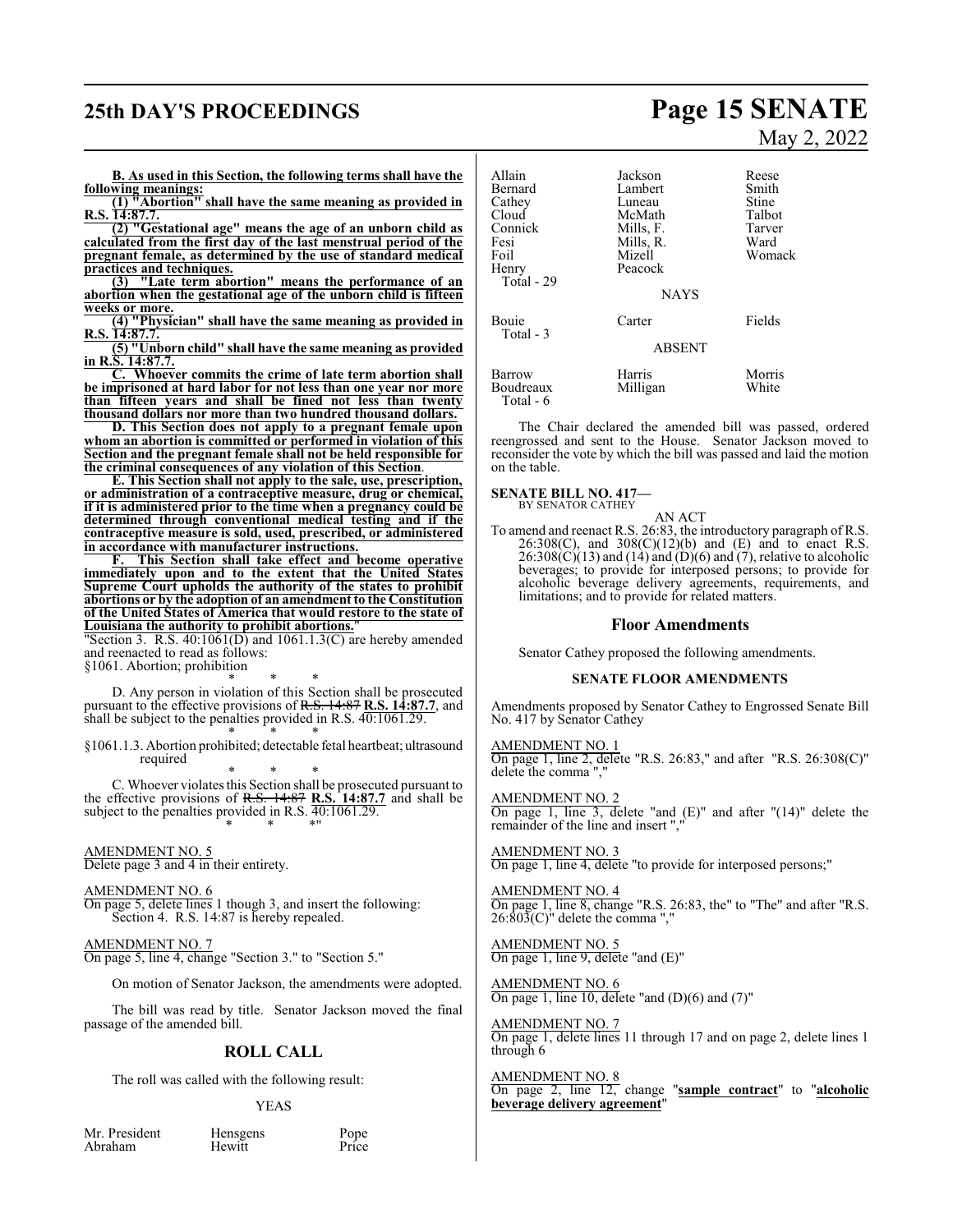AMENDMENT NO. 9

On page 3, delete lines 2 through 28

On motion of Senator Cathey, the amendments were adopted.

The bill was read by title. Senator Cathey moved the final passage of the amended bill.

## **ROLL CALL**

The roll was called with the following result:

#### YEAS

| Mr. President<br>Allain<br>Bernard<br>Bouie<br>Carter<br>Cathey<br>Cloud<br>Connick<br>Fields<br>Foil<br>Total - 29 | Henry<br>Hensgens<br>Hewitt<br>Jackson<br>Lambert<br>Luneau<br>McMath<br>Mills, F.<br>Mills, R.<br>Mizell<br><b>NAYS</b> | Peacock<br>Pope<br>Price<br>Reese<br>Smith<br>Stine<br>Talbot<br>Tarver<br>Ward |
|---------------------------------------------------------------------------------------------------------------------|--------------------------------------------------------------------------------------------------------------------------|---------------------------------------------------------------------------------|
| Abraham<br>Total - 3                                                                                                | Fesi<br><b>ABSENT</b>                                                                                                    | Womack                                                                          |
| Barrow<br>Boudreaux<br>Total - 6                                                                                    | Harris<br>Milligan                                                                                                       | Morris<br>White                                                                 |

The Chair declared the amended bill was passed, ordered reengrossed and sent to the House. Senator Cathey moved to reconsider the vote by which the bill was passed and laid the motion on the table.

### **Rules Suspended**

Senator Pope asked for and obtained a suspension of the rules to revert to the Morning Hour.

### **Introduction of Senate Resolutions**

#### **SENATE RESOLUTION NO. 103—** BY SENATOR BERNARD

A RESOLUTION

To designate the week of May 9-15, 2022, as Police Week in the state of Louisiana and to commend the service of law enforcement officers.

The resolution was read by title and placed on the Calendar for a second reading.

### **Reports of Committees**

The following reports of committees were received and read:

#### **REPORT OF COMMITTEE ON**

#### **FINANCE**

Senator Mack A. "Bodi" White Jr., Chairman on behalf of the Committee on Finance, submitted the following report:

May 2, 2022

To the President and Members of the Senate:

# **Page 16 SENATE 25th DAY'S PROCEEDINGS**

I am directed by your Committee on Finance to submit the following report:

#### **SENATE BILL NO. 203—** BY SENATOR HEWITT

AN ACT

To amend and reenact R.S. 17:236(A) and to enact Chapter 43-C of Title 17 of the Louisiana Revised Statutes of 1950, to be comprised of R.S. 17:4037.1 through 4037.8, relative to elementary and secondary education; to create and provide for the administration of a program to provide state funding for the education of students who are below grade level in reading and not enrolled in public school; to provide for responsibilities; to provide definitions; to provide relative to program funds; to provide relative to the eligibility of students, schools, and service providers; to require annual testing of participating students; to require certain annual reports; and to provide for related matters.

Reported favorably.

Respectfully submitted, MACK A. "BODI" WHITE JR. Chairman

### **Privileged Report of the Committee on Senate and Governmental Affairs**

## **ENROLLMENTS**

Senator Hewitt, Chairman on behalf of the Committee on Senate and Governmental Affairs, submitted the following report:

April 28, 2022

To the President and Members of the Senate:

I am directed by your Committee on Senate and Governmental Affairs to submit the following report:

The following Senate Resolutions have been properly enrolled:

#### **SENATE RESOLUTION NO. 38—** BY SENATOR TALBOT

#### A RESOLUTION

To urge and request the Louisiana Department of Health to study programs implemented in other states or through Medicaid waiver programs to evaluate options for delaying institutionalization for frail elders.

#### **SENATE RESOLUTION NO. 76—** BY SENATOR FOIL

#### A RESOLUTION

To express the sincere condolences of the Senate of the Legislature of Louisiana upon the death of John Compton Jr. and to recognize his outstanding accomplishments.

#### **SENATE RESOLUTION NO. 78—** BY SENATOR MORRIS

A RESOLUTION

To commend Andrew Whitworth on winning Superbowl LVI with the Los Angeles Rams, and on being named the 2021 National Football League (NFL) Walter Payton Man of the Year.

# **SENATE RESOLUTION NO. 79—** BY SENATOR BERNARD

A RESOLUTION

To commend Jay Cicero upon receiving the 2022 Dave Dixon Louisiana Sports Leadership Award and on being inducted into the 2022 class of the Louisiana Sports Hall of Fame.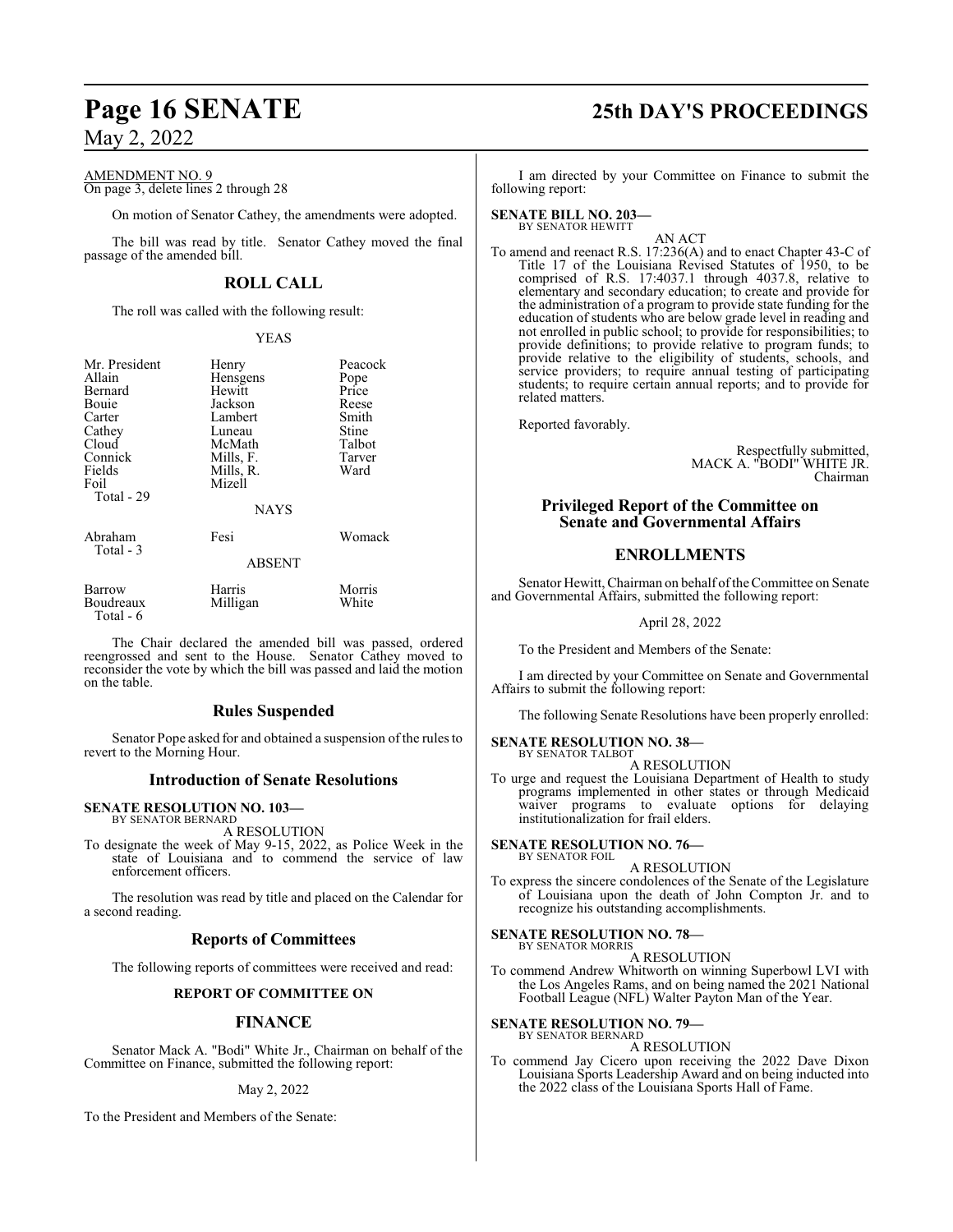# **25th DAY'S PROCEEDINGS Page 17 SENATE**

# May 2, 2022

#### **SENATE RESOLUTION NO. 80—**

BY SENATORS BARROW, ABRAHAM, ALLAIN, BERNARD,<br>BOUDREAUX,BOUIE,CARTER,CATHEY,CLOUD,CONNICK,CORTEZ,<br>FESI, FIELDS, FOIL, HENRY, HENSGENS, HEWITT, JACKSON,<br>LAMBERT,LUNEAU,MCNATH,MILLIGAN,FRED\_MILLS,ROBERT<br>MILLS,MIZELL,MORRIS,P A RESOLUTION

To express sincere and heartfelt condolences to the family of Devin Jamal Page Jr.

#### **SENATE RESOLUTION NO. 84—** BY SENATOR CATHEY

A RESOLUTION

To designate April 26, 2022, as Louisiana Loggers Day at the Louisiana State Capitol.

#### **SENATE RESOLUTION NO. 85—** BY SENATOR PRICE

A RESOLUTION

To commend Reverend Ulysse Stephens of Hartzell United Methodist Church in Rosedale, Louisiana, upon his retirement after forty-seven years of faithful service and inspiring leadership.

## **SENATE RESOLUTION NO. 81—** BY SENATOR FIELDS

A RESOLUTION

To express heartfelt and sincere condolences to the family of Alvin L. Sparrow Sr. on the occasion of his passing.

#### **SENATE RESOLUTION NO. 82—** BY SENATOR MCMATH

A RESOLUTION

To commend the Archbishop Hannan High School boys basketball team upon winning the Louisiana High School Athletic Association's (LHSAA) Boys Basketball Division II State Championship on Saturday, March 5, 2022.

#### **SENATE RESOLUTION NO. 83—** BY SENATOR FESI

A RESOLUTION

To designate Wednesday, April 27, 2022, as Bankers Day at the Louisiana State Capitol.

#### **SENATE RESOLUTION NO. 86—** BY SENATOR MIZELL

A RESOLUTION

To recognize and commend the members and Board of Directors of the Louisiana School Boards Association.

**SENATE RESOLUTION NO. 89—** BY SENATORS MILLIGAN, BOUDREAUX, CATHEY, FOIL, REESE AND TARVER

A RESOLUTION

To commend the Louisiana National Guard on its exemplary service to the state during the last two years in an unprecedented time of natural disasters.

#### **SENATE RESOLUTION NO. 57—** BY SENATOR JACKSON

A RESOLUTION

To urge and request parishes, municipalities, local governing authorities, and animal shelters in the state to adopt policies and programs prior to December 31, 2025, that provide alternatives to euthanizing healthy dogs and cats.

## **SENATE RESOLUTION NO. 91—** BY SENATOR BOUDREAUX

A RESOLUTION

To commend Mary Anna Green-Lewis on the occasion of her ninetyninth birthday.

#### **SENATE RESOLUTION NO. 92—**

BY SENATOR FIELDS A RESOLUTION

To express sincere condolences upon the passing of Johnnie A. Jones Sr. and to gratefully acknowledge his extraordinary career of public service on behalf of the citizens of Louisiana.

**SENATE RESOLUTION NO. 98—** BY SENATOR CORTEZ

A RESOLUTION

To express the sincere and heartfelt condolences of the Senate of the Legislature of Louisiana upon the passing of James Pitman Hesterly Jr.

> Respectfully submitted, SHARON W. HEWITT Chairman

The foregoing Senate Resolutions were signed by the President of the Senate and presented to the Secretary of State by the Secretary.

#### **Message to the Secretary of State**

## **SIGNED SENATE CONCURRENT RESOLUTIONS**

#### April 28, 2022

To the Honorable Secretary of State:

The President of the Senate and the Speaker of the House of Representatives have signed the following Senate Concurrent Resolution:

#### **SENATE CONCURRENT RESOLUTION NO. 17—** BY SENATOR MCMATH

A CONCURRENT RESOLUTION To commend the LSU Tiger Girls Dance Team on capturing top

honors in the Division 1A Hip Hop competition on Sunday, January 16, 2022.

**SENATE CONCURRENT RESOLUTION NO. 32—**

BY SENATORS CORTEZ AND BOUDREAUX A CONCURRENT RESOLUTION

To commend Donna Lemaire on the occasion of her retirement.

Respectfully submitted, YOLANDA J. DIXON Secretary of the Senate

#### **Privileged Report of the Committee on Senate and Governmental Affairs**

## **ENROLLMENTS**

Senator Hewitt, Chairman on behalf oftheCommittee on Senate and Governmental Affairs, submitted the following report:

May 2, 2022

To the President and Members of the Senate:

I am directed by your Committee on Senate and Governmental Affairs to submit the following report:

The following Senate Concurrent Resolution has been properly enrolled:

SENATE CONCURRENT RESOLUTION NO. 43-BY SENATORS FIELDS, ABRAHAM, ALLAIN, BARROW, BERNARD, BOUDREAUX, BOUDREAUX, CARTER, CATHEY, CLOUD, CONNICK, CORTEZ, FESI, FOIL, HARRIS, HENRY, HENSGENS, HEWITT, JACKSON, LAMBERT, LUNEAU,